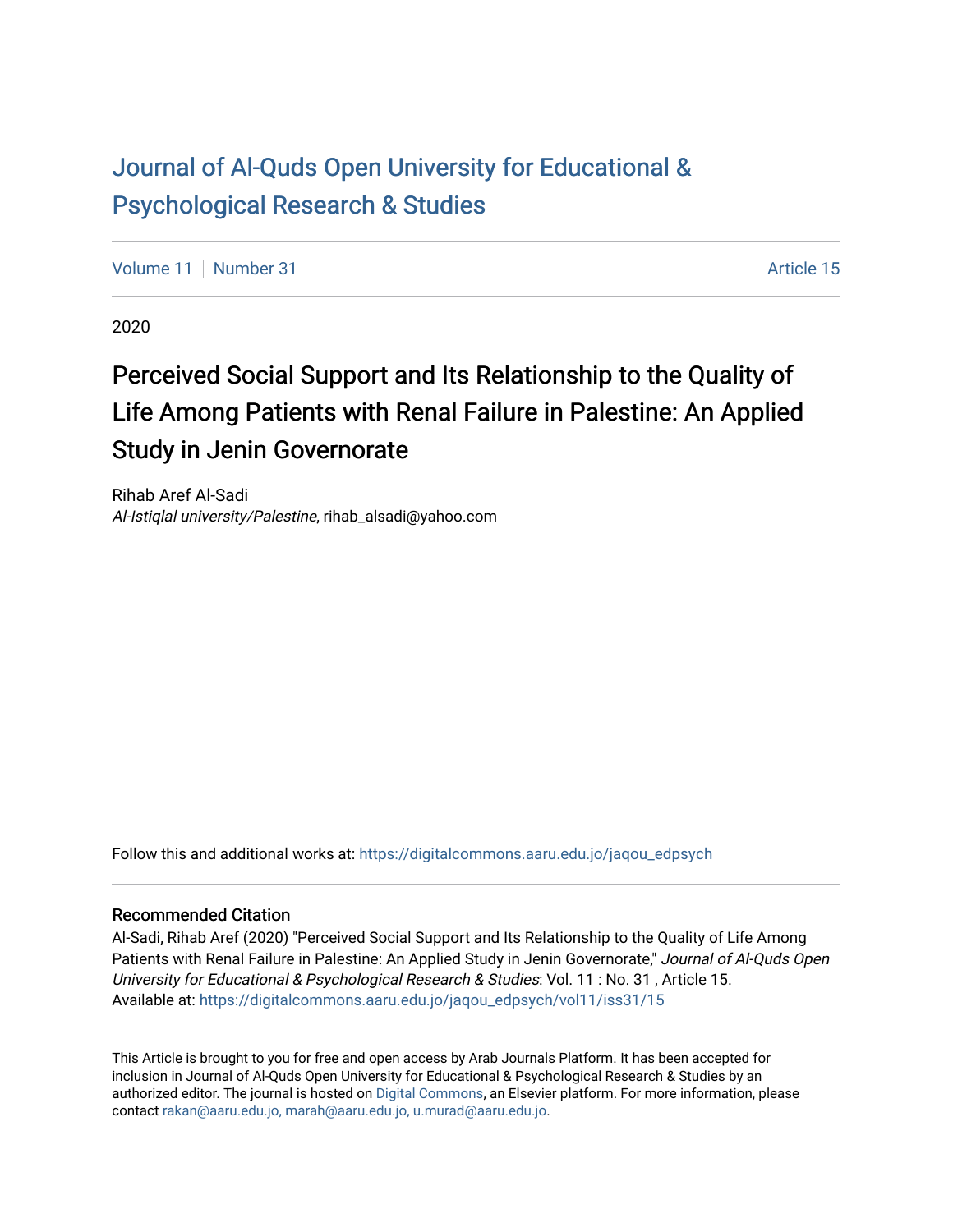# **Perceived Social Support and Its Relationship to the Quality of Life Among Patients with Renal Failure in Palestine: An Applied Study in Jenin Governorate**

# الدعم الاجتماعي المدرك وعلاقته بنوعية الحياة لدى مرضى الفشل الكلوي يف فلسطني ر دراسة تطبيقية في محافظة جنين<sub>)</sub>

*Rihab Aref Al-Sadi* Assistant Professor/ Al-Istiqlal University/ Palestine Rihab\_alsadi@yahoo.com

رحاب عارف السعدي أستاذ مساعد/ جامعة الاستقلال/ فلسطين

**Received:** 5/ 8/ 2019, **Accepted:** 23/ 12/ 2019. **DOI:** 10.33977/1182-011-031-015 **https:** //journals.qou.edu/index.php/nafsia

**تاريخ االستالم:** /5 /8 2019م، **تاريخ القبول:** /23 /12 2019م. **E-ISSN:** 2307-4655 **P-ISSN:** 2307-4647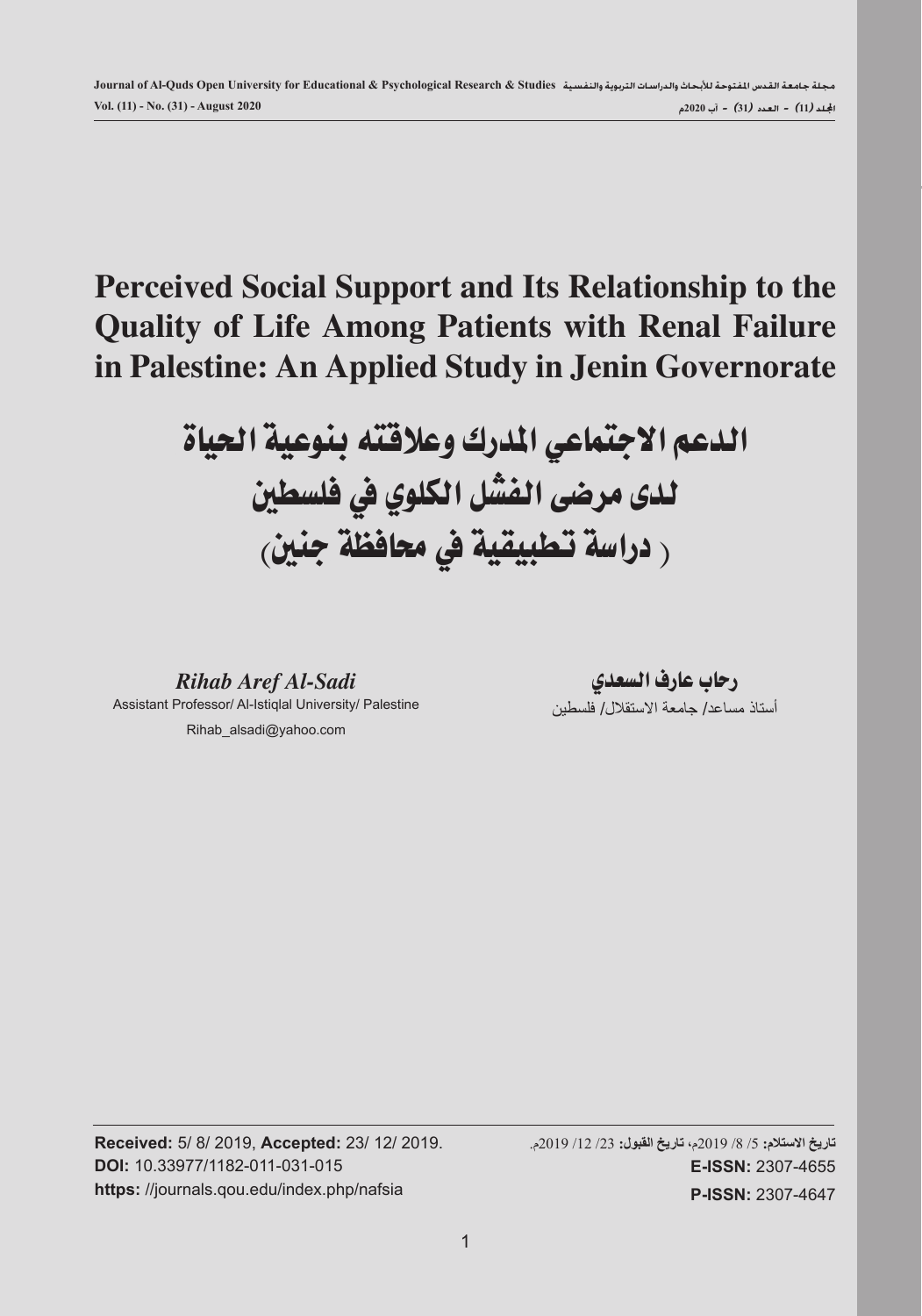امللخص:

الحياة، الفشل الكلوي.

هدفت الدراسة إلى الكشف عن العلاقة بين الدعم الاجتماعي المدرك ونوعية الحياة لدى مرضى الفشل الكلوى، إذ تكونت عينة الدراسة من (123) مريضاً ومريضةً فى محافظة جنين. أظهرت نتائج الدراسة عدم وجود فروق دالة إحصائياً عند مستوى الدلالة في متوسطات استجابات أفراد العينة في  $(\alpha \leq\hspace{-0.1cm}0.05)$ مستوى الدعم الاجتماعي المدرك بحسب متغيري الجنس ومدة الإ�صابة باملر�ض، وتبني عدم وجود فروق دالة إحصائياً عند مستوى الدلالة (0.05 $\alpha \leq 0.05$  )، في متوسطات استجابات أفراد العينة في مستوى نوعية الحياة بحسب متغير الجنس، في حين تبين وجود فروق بحسب متغير مدة الإصابة بالمرض على مستوى نوعية الحياة (الأداة الكلية) وبُعدِ الصحة النفسية لصالح المريض أقل من سنة. كما أظهرت النتائج أي�ضًا وجود عالقة خطية موجبة دالة إحصائياً بين مستوى الدعم الاجتماعي المدرك وم�ستوى نوعية احلياة لدى مر�ضى الف�شل الكلوي. **الكلمات املفتاحية**: الدعم االجتماعي املدرك، نوعية

## *Abstract:*

The study sought to demonstrate the relationship between perceived social support and quality of life among patients with renal failure. The study sample consisted of 123 patients from Jenin Governorate. The study results indicated a lack of statistically significant differences at the level of  $\alpha \leq 0.05$  in the average levels of perceived support due to the variables of gender and duration of disease. There were no statistically significant difference also at  $\alpha \leq 0.05$  in the responses related to quality of life due to gender. There were however statistically significant differences in quality of life due to the duration of the disease and mental health, in favor of the patients who had the disease for less than one year.

Results also showed a positive linear relationship, statistically significant, between the level of perceived social support and the quality of life among patients with renal failure.

*Keywords*: Perceived Social Support, Quality of Life, Renal Failure.

## **Introduction:**

At the present time, society reaps the benefits of science, progress, and technology in all aspects of daily life. However, this does not prevent psychological and health pressures, as well as the spread of diseases, especially among developing nations with limited economic stability and geopolitical conflict. This would, in turn, increase the potential for poverty, ignorance, and disease. These factors lead to the inability to provide necessary health care for citizens, especially in the case of chronic diseases (renal failure), which require stable health care systems,

#### **There are two types of renal failure:**

- *-* Acute renal failure: This occurs during a short period of time, ranging from hours to days, after which the kidneys recover their functions after the treatment (al-Suwaidaa', 2010:25).
- *-* Chronic renal failure: This failure is a public health problem affecting 5-10% of the world's population with adverse consequences (Aggarwal, Jain, Pawar & Yadav, 2016). Chronic Renal failure is a comprehensive term that describes a group of disorders that affect the structure and function of the kidney (Ibrahim, TeoNormah, Che Din, Abdul Gafor & Ismail, 2015). Kidneys lose their functions gradually over time (Weiner, 2007), leading to the inability of the body to release metabolic waste and toxins (Gerogianni & Babatsikou, 2014), after which the use of blood purification system is required to remove toxins. When kidney function is reduced to less than 15 mm/min, it is called hemodialysis and kidney transplant becomes a therapeutic alternative for kidney failure (al-Suwaidaa', 2010; Miqdad, 2015). At this stage, the kidneys lose their functions completely, and it is considered the final stages of the disease, and life becomes unsustainable (Tzanakaki, Boudouri, Stavropoulou, Stylianou, Rovithis & Zidianakis, 2014; Gerogianni & Babatsikou, 2014).

Primary causes of chronic renal failure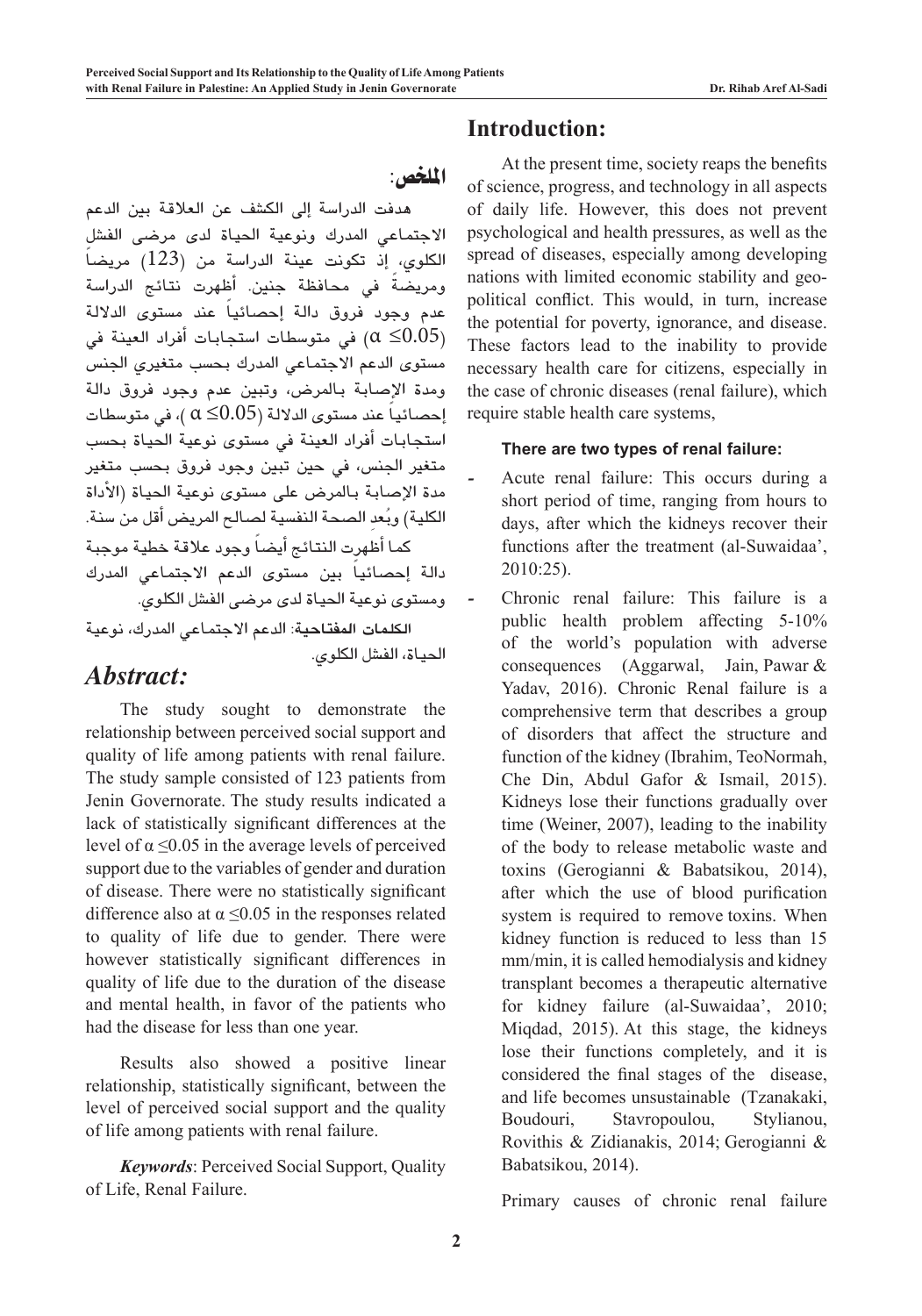include: Diabetes, high blood pressure, blockage in the course of the urinary tract, infections, disorders of the blood vessels, toxic substances, and heavy metals such as lead and mercury (Akkari, 2013; Itai, Amayasu, Kuribayashi, Kawamura, Okada, Momose, Tateyama, Narumi, Uematsu & Kaneko, 2000). Renal failure is treated by maintaining the internal balance of fluids and ions in the body by dialysis or kidney transplantation (Meyer & Hastetler, 2007). The treatment seeks to prevent premature death and the progress of renal failure while maintaining the quality of life (Weiner, 2007). The quality of patient's lives is affected dramatically during dialysis treatment, as many changes happen to the habits and daily lifestyle among both patients and their families, which greatly affect physical health, job status, personal relationships, social activities, and economic status (Joshi, 2014; Gerogianni & Babatsikou , 2014). Leung (2003) and Pereira, Fernandes, Melo, Abrita, Grincenkov & Fernandes (2017) indicated that the most common pressures among patients with renal failure are financial difficulties and changes in social and marital relations.

As these challenges accumulate, the quality of life of patients with renal failure decreases significantly over time with the disease (Serda, Bozkurt, Karakoç, Çağlayan, Akdeniz, Oktayoğlu, Varol, & Nas 2015; Kumar, Agarwal, Singh, Pandey, Ranjan & Kumar, 2015). Some studies (Kalender et al., 2007; Perlman et al., 2004) have found that the quality of life decreased among kidney patients in all stages of the disease, where there was a decrease in physical performance (Cruz, Andrade, Urrutia, Draibe, Martins, La. & Sesso,2011). Challenges in participating in social, recreational, and sports activities, affect the selfesteem of the patient and reduce life satisfaction (Gerogianni & Babatsikou, 2014).

The concept of quality of life is an important and multi-faceted concept. It covers all areas of an individual's life, and can be examined in all ages (Ghotra, McIsaac, Kirk & Kuhle, 2016;Krinitcyna, Mikhailova & German 2016). The concept refers to the well-being of individuals and societies in general, including the economic, development, social, health aspects, in addition

to living standards, income, education and housing. It is closely linked to ideals of freedom, human rights, the pursuit of happiness, and the transition of society to a state where all citizens are satisfied (Streimikiene, 2015; Kahneman & Krueger, 2006; Ismail, Jabar, Janipha & Razali 2014; Ramya, Aruna & Mangala, 2017). Life satisfaction includes the individual's awareness and expectations of their life, which may vary depending on the individual culture, such as the incidence of chronic diseases. (Yodmai, Phummarak, Sirisuth, Kumar& Somrongthong, 2015; Datta, Datta & Majumdar 2015). The Quality of Life Assessment Group of the World Health Organization defined the concept of quality of life, based on self-indicators, such as human, ideas, behavior, culture, values, and feelings, as well as objective indicators, such as physical and environmental surroundings (Ismail, Jabar, Janipha & Razali, 2014; Aggarwal, Jain, Pawar & Yadav, 2016). All medical, social, economic, psychological, and political interventions generally aim to increase the quality of people's life (Refahi, Bahmani, Nayeric& Nayeri, 2015). The quality of life has been assessed historically on several levels (physical, psychological, economic, spiritual, and social). Some have suggested that the quality of life refers to the individual's satisfaction in general with life and a general sense of personal well-being (Lavdaniti & Tsitsis, 2015; Aggarwal, Jain, Pawar & Yadav, 2016). The concept of quality of life, however, refers to a patient's assessment and satisfaction of their current level of performance compared with their potentials. The larger the gap between the actual and the ideal reality, the lesser the degree of perception of the quality of life for them (Bottomley, 2002).

The concept of quality of life varies between individuals as well. Those who have variable expectations will perceive quality, even if they have the same health status (Datta, Datta& Majumdar, 20152015; Lavdaniti & Tsitsis, 2015). The individual's sense of dissatisfaction with the quality of life affects his/her psychological ability to adapt with the social environment, as well as the feelings of happiness and wellbeing (al-Sheerawi, 2015). Clinical experiments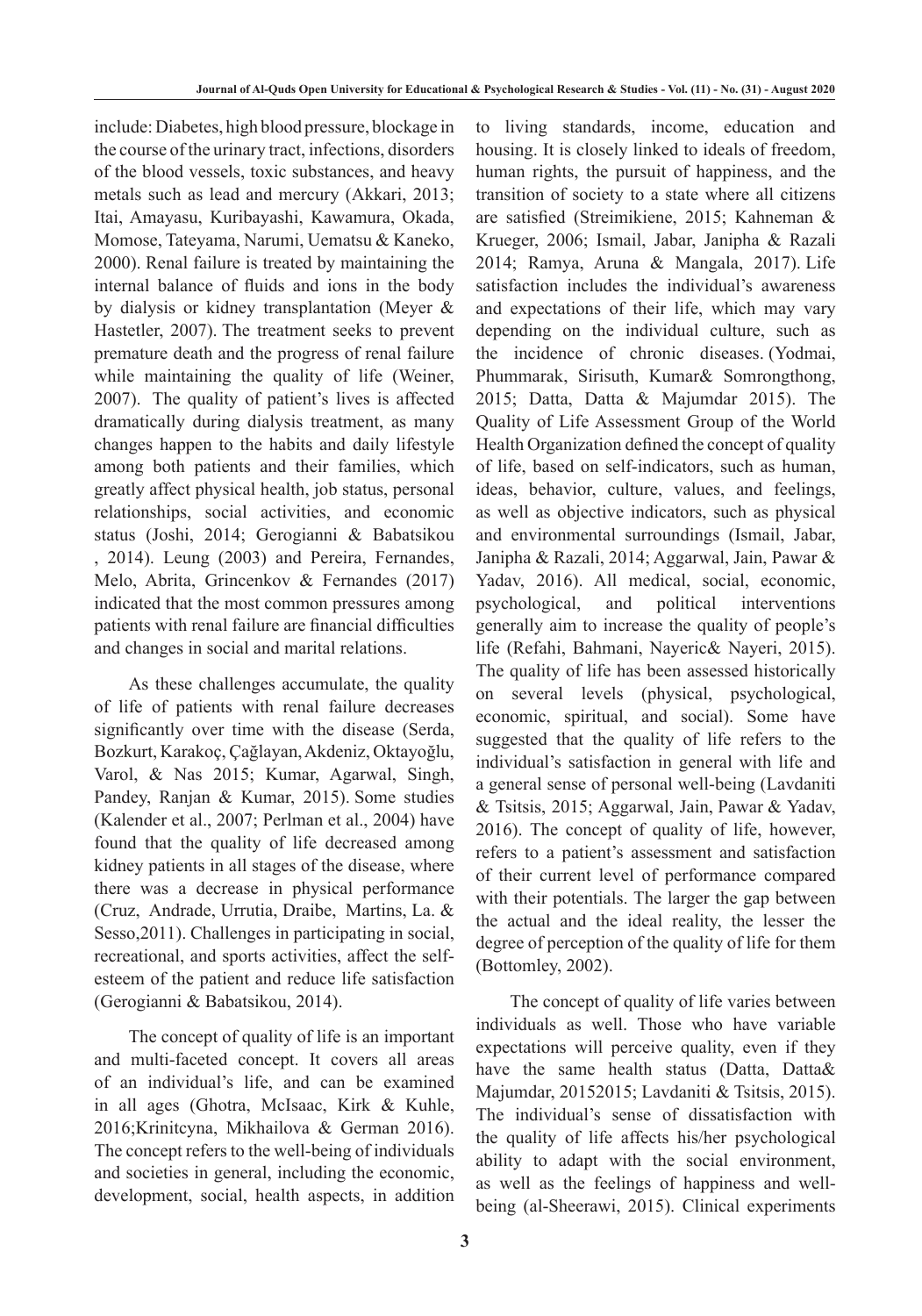have shown that improving the quality of life of patients is becoming increasingly important for survival (Laird, Fallon, Hjermstad, Tuck, Kaasa, Klepstad & McMillan, 2016). It can be said that the quality of life is a state of well-being, which includes the individual's ability to perform daily activities and reflects the physical and psychological requirements for social well-being and satisfaction within the performance levels and control of the disease symptoms (Lavdaniti & Tsitsis, 2015; Krinitcyna, Mikhailova & German, 2016).

One important factor in the quality of life equation is the level of social support available to the patient, in terms of providing assistance and appropriate opportunities for socialization (Silva, Braido, Ottavian, Gesualdo, Zazzetta & Orlandi, 2016). Social support includes an integrated social network covering the deficit in the physical and psychological abilities of the patient and should contribute to improving the level of health, regardless of geography, economy, and location (Gerogianni & Babatsikou, 2014; Yilmaz, Piyal & Akdur, 2017). Social support includes three types: Economic support (provision of resources and material assistance), information support (guidance and information), and emotional support (emotional expression and empathy). It also involves social integration, which includes the active participation of patients in a wide range of activities and social relations (Brissette, Cohen & Seeman., 2000).

Providing social support for patients contributes to lowering symptoms of depression and increases the positive perception of their disease, which shapes the degree of their general satisfaction with life (Kimmel & Patel, 2006). Social support contributes to improving the mood of patients and reducing symptoms of anxiety, especially when receiving the treatment (Gerogianni & Babatsikou, 2014; Untas, Thumma, Rascle, Rayner, Mapes & Lopes, 2011). This finding was confirmed by Sadeghi, Saeedi, Rahzani, and Esfandiary's study (2015), who demonstrated that patients who have weak levels of social support had increased anxiety of death, compared to their peers who have strong social

support systems.

It can be said that social support by family, friends, and caregivers to patients with renal failure plays an important role in helping patients to comply with treatment instructions (Gerogianni & Babatsikou, 2014; Ahrari, Moshki, & Bahrami, 2014). It was indicated through self-report that patients are interested in psychological, social, and spiritual support. The need for support is related to age, level of education, place of residence, difficulties in the family relationships, and anxious personality (Xhulia, Gerta, Dajana, Koutelekos, Vasilopoulou & Skopelitou, 2015). External support is one of the most effective ways to increase the success of long-term treatment and adjust patients' attitudes towards the disease (Theodoritsi, Aravantiou, Gravani, Bourtsi, Vasilopoulou, Theofilou & Polikandrioti, 2016). Eom, Shin, Kim, Yang, Jo, Kweon, Kang, K im, Cho, and Park's study (2013) showed that social support is linked to positive mental health and quality of life due to the direct influence of interventions of social support. However, Ibrahim, TeoNormah, Che Din, Abdul Gafor, and Ismail's study (2015), and Silva, Braido, Ottavian, Gesualdo, Zazzetta and Orlandi's study (2016), in addition to Tchape, Tchapoga, Atuhaire, Priebe, and Cumber's study (2018) indicated that social support contributes to the planning of interventions for patients with renal failure, which would improve the medical outcomes. Karadag, Kilic, and Metni's study (2013) demonstrated that there is a negative correlation between fatigue and social support for renal failure patients, as people who received support reported less fatigue.

Alexopoulou, Giannakopoulou, Komna, Alikari, Toulia, and Polikandrioti's study (2016) and Rambod and Rafii's study (2010) found that there is a positive correlation between social support and quality of life. The more social support patients receive from family and friends, the higher their quality of life. The study of Farahani, Amiri, Karimi, Notash, Amirshekari, and Azizi (2018) recommended designing interventions aimed at helping individuals to enhance their social network and achieve better social relationships, especially with family members.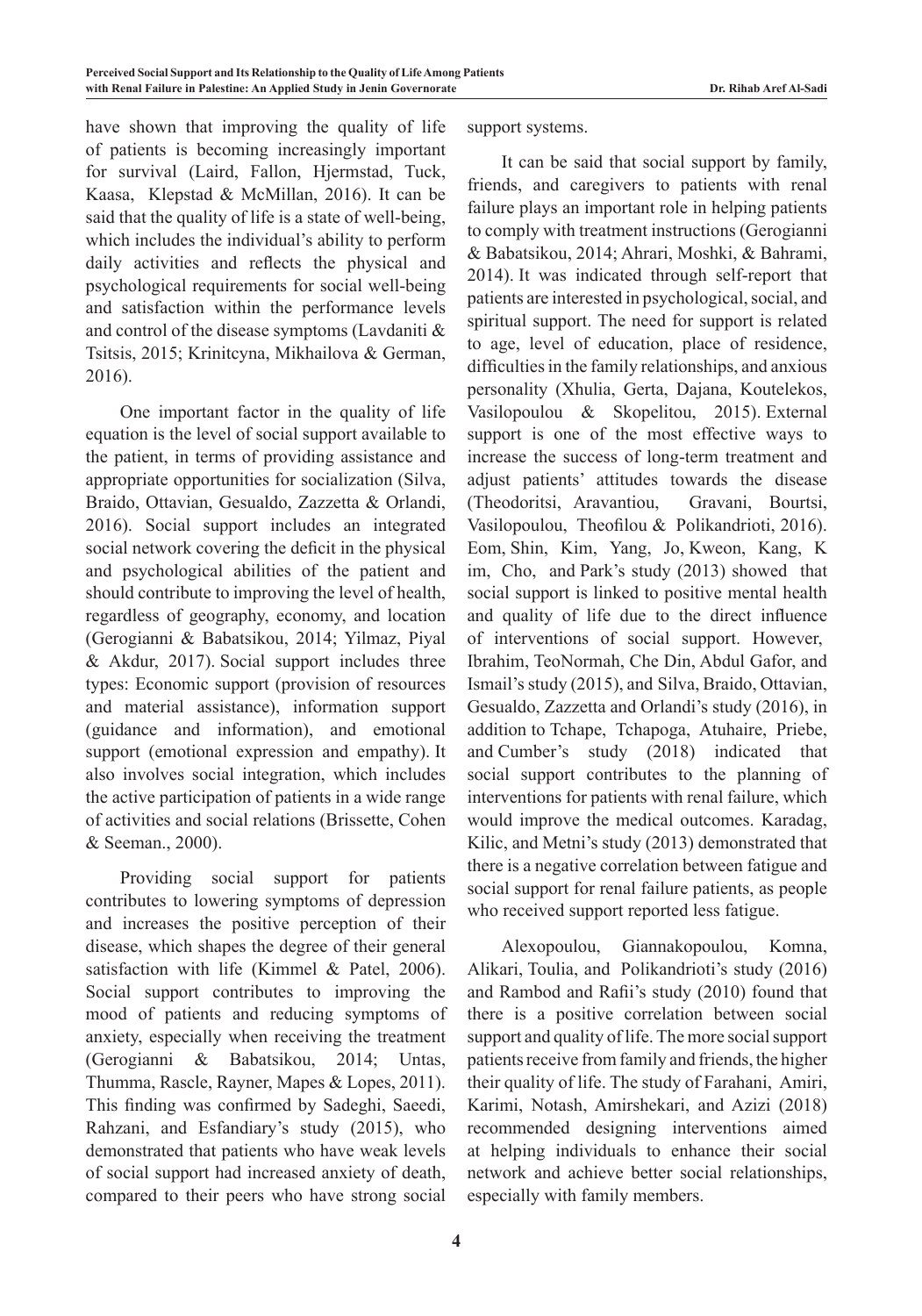## **Study Problem and Questions**

Renal failure in Palestine is one of the chronic diseases that require consistent and stable medical care .The current prevalence of renal failure in Palestine is 1739 patients (West Bank 1119, Gaza Strip 620). There are 11 dialysis units in the West Bank, sponsored by the Ministry of Health (Palestinian Health Information Center, 2017).

Patients with chronic renal failure frequently constitute a significant economic burden, both directly in terms of the use of resources and indirectly in terms of lost productivity and quality of life (Aggarwal, Jain, Pawar & Yadav, 2016). Patients with renal failure suffer renal related mental disorders, including anxiety, depression, pain, fatigue, difficulty in sleeping and reduced sexual function, and an increased risk of death as a result of dialysis, that may last for years (Itai, Amayasu, Kuribayashi, Kawamura, Okada, Momose, Tateyama, Narumi, Uematsu, & Kaneko, 2000; Abdel-Kader, Unruh, & Weisbord, 2009; Gerogianni, 2003). Social support for the patient may affect the patient's acceptance and adaptation to their medical condition and impacted functions (Spiridi, Iakovakis & Kaprinis, 2008; Cohen, Sharma, Acquaviva, Peterson, Patel, & Kimmel, 2007; Akyüz, Sayın, Erdal, Özcan, & Haberal, 2018).

Therefore, the study problem is determined by answering the main question: Is there a statistically significant correlation at the level of significance  $\alpha \leq 0.05$  between social support and quality of life among renal failure patients?

#### **From the main question emanate the following four sub-questions:**

- Are there statistically significant differences in perceived social support among patients with renal failure due to the gender variable in the study sample?
- Are there statistically significant differences in perceived social support among patients with renal failure due to the variable of the duration of the disease in the study sample?
- Are there statistically significant differences

in the quality of life among patients with renal failure due to the gender variable in the study sample?

Are there statistically significant differences in the quality of life among patients with renal failure due to the variable of the duration of disease in the study sample?

## **Objectives of the Study**

#### **The study seeks to achieve the following objectives:**

- *1.* Verify the existence of a relationship between quality of life and social support among patients with renal failure.
- *2.* Identify differences in perceived social support and quality of life among patients with renal failure due to the variables of gender and duration of disease.

## **The Study Hypotheses**

#### **The study states the following assumptions:**

- *1.* There are no statistically significant differences at the level  $\alpha \leq 0.05$  in perceived social support among patients with renal failure due to the variables of gender and duration of disease.
- *2.* There are no statistically significant differences at the level  $\alpha \le 0.05$  in the quality of life among renal failure patients due to the variables of gender and duration of disease.
- *3.* There is no statistically significant correlation at the significance level  $\alpha \leq 0.05$  between the quality of life and social support among patients with renal failure.

## **Study Limitations:**

This study was limited to patients with renal failure attending Khalil Suleiman Hospital in Jenin, in the period between May-June, 2019.

## **Terms of the Study**

Social support: The feeling of the presence of some people close to the patient, whether family, a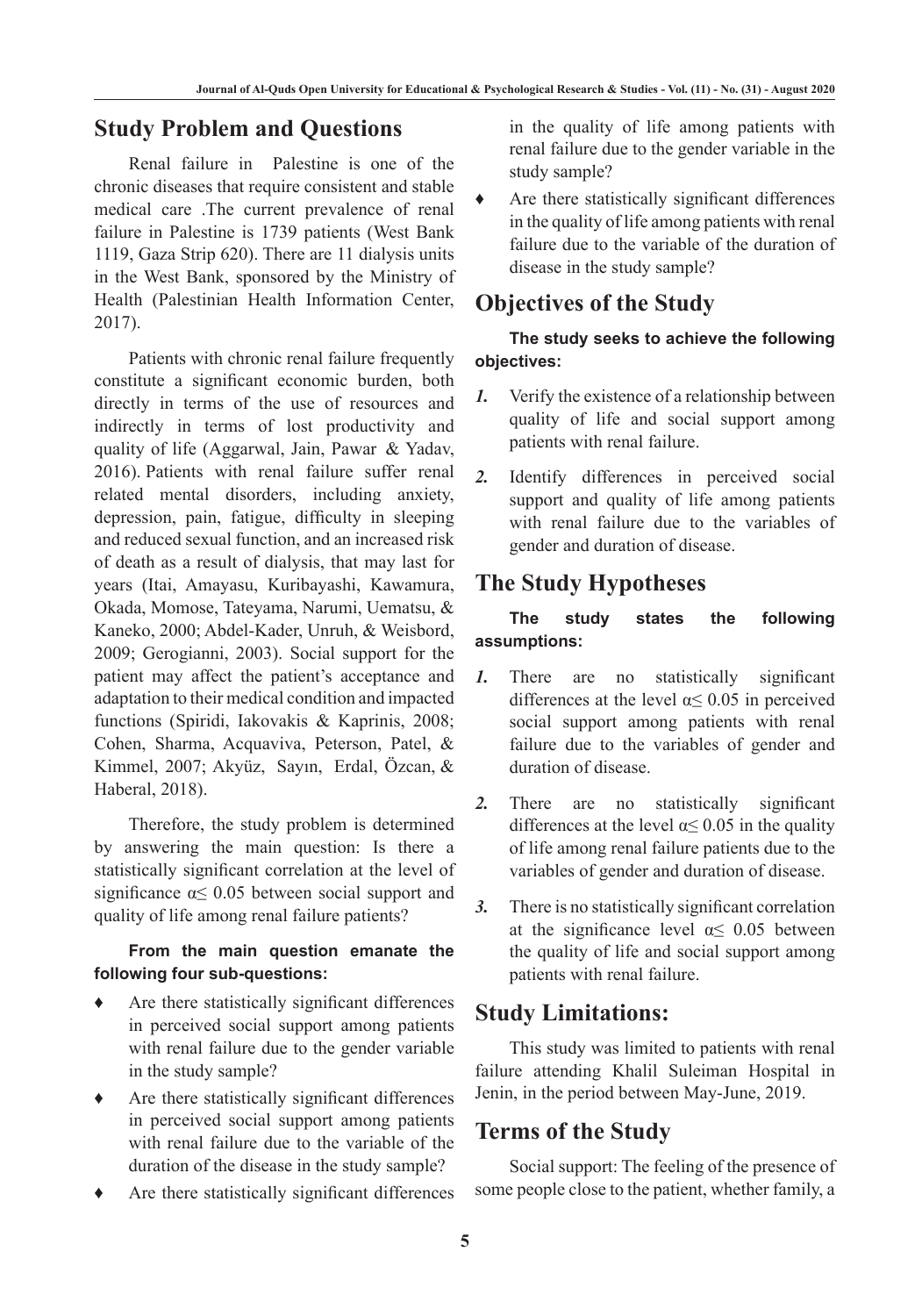group of friends or co-workers, who provide him/ her with love, respect, and moral and emotional support (Tashtoush, 2015).

It is defined procedurally by the degree of which the respondent receives on the social support measure used in this study.

Quality of life: The individual's sense of happiness and satisfaction with life, through balancing the health, psychological, social, study, environmental, and economic aspects, as well as the degree of compatibility with oneself and others (Tashtoush & al-Qashar, 2017:134.(

It is defined procedurally by the degree of which the respondent receives on the quality of life scale used in this study.

Renal Failure is the inability of the kidneys to dispense toxins and maintain the internal balance of water and minerals in the body (Azab & al-Basha, 2015).

## **Methods:**

The researcher used the descriptive analytical correlational method to achieve the objectives of the study, using appropriate and statistical methods.

## **Study Population:**

The study population consisted of 136 patients with renal failure who are attending Khalil Suleiman Governmental Hospital in Jenin city.

## **Sample Study:**

The study sample consisted of 123 male and female patients with renal failure who were selected by the simple random sampling method, according to two variables, gender and duration of the disease. The following table shows the distribution of the sample

#### **Table 1.**

**Distribution of Respondents by Gender and Duration of the Disease.**

| 17156456. |                                   |    |          |  |  |  |  |
|-----------|-----------------------------------|----|----------|--|--|--|--|
| Variable  | Variable levels Number Percentage |    |          |  |  |  |  |
|           | Male                              | 61 | $49.6\%$ |  |  |  |  |
| Gender    | Female                            | 62 | $50.4\%$ |  |  |  |  |

| <b>Variable</b>                | Variable levels Number |    | Percentage         |
|--------------------------------|------------------------|----|--------------------|
|                                | Below one year         | 41 | $\frac{9}{6}$ 33.3 |
| The duration<br>of the disease | $1-5$ years            | 45 | $36.6\%$           |
|                                | More than 5<br>vears   | 37 | $\frac{9}{6}30.1$  |

## **Study Measures:**

## **Perceived Social Support Scale:**

The researcher used the Perceived Social Support Scale (Tashtoush, 2015), consisting of 12 items distributed over three dimensions: Family, friends, and others. The answers followed a five-point Likert scale: Always: 5, Often: 4, Sometimes: 3, Rarely: 2, and Never: 1.

 The researcher verified the validity of the perceived social support scale using construct validity.

**Table 2.**

#### **Vocabulary Correlation Coefficients for the Total Degree of Perceived Social Support Dimension.**

| N <sub>0</sub> | <b>Correlation</b><br>Coefficient. | No. | <b>Correlation</b><br>Coefficient |
|----------------|------------------------------------|-----|-----------------------------------|
| 1              | $.633**$                           | 4   | $.707**$                          |
| 2              | $.684**$                           | 5   | $.621**$                          |
| 3              | .589**                             | 6   | $.622**$                          |
| 7              | $.654**$                           | 10  | $.573**$                          |
| 8              | .596**                             | 11  | $.750**$                          |
| 9              | $.735**$                           | 12  | .585**                            |

It is clear from Table 2 that all correlation coefficients of the items of the perceived social support measure with the total score were statistically significant at  $\alpha \leq 0.05$  and ranged between 0.57-0.75, which means that the perceived social support measure has an appropriate degree of internal consistency.

The researcher also verified the degree of stability of perceived social support through the measure. Internal consistency was calculated using the Cronbach alpha formula for internal consistency. The values reached reliability coefficients in this way to measure overall perceived social support. Its dimensions are shown in Table 3.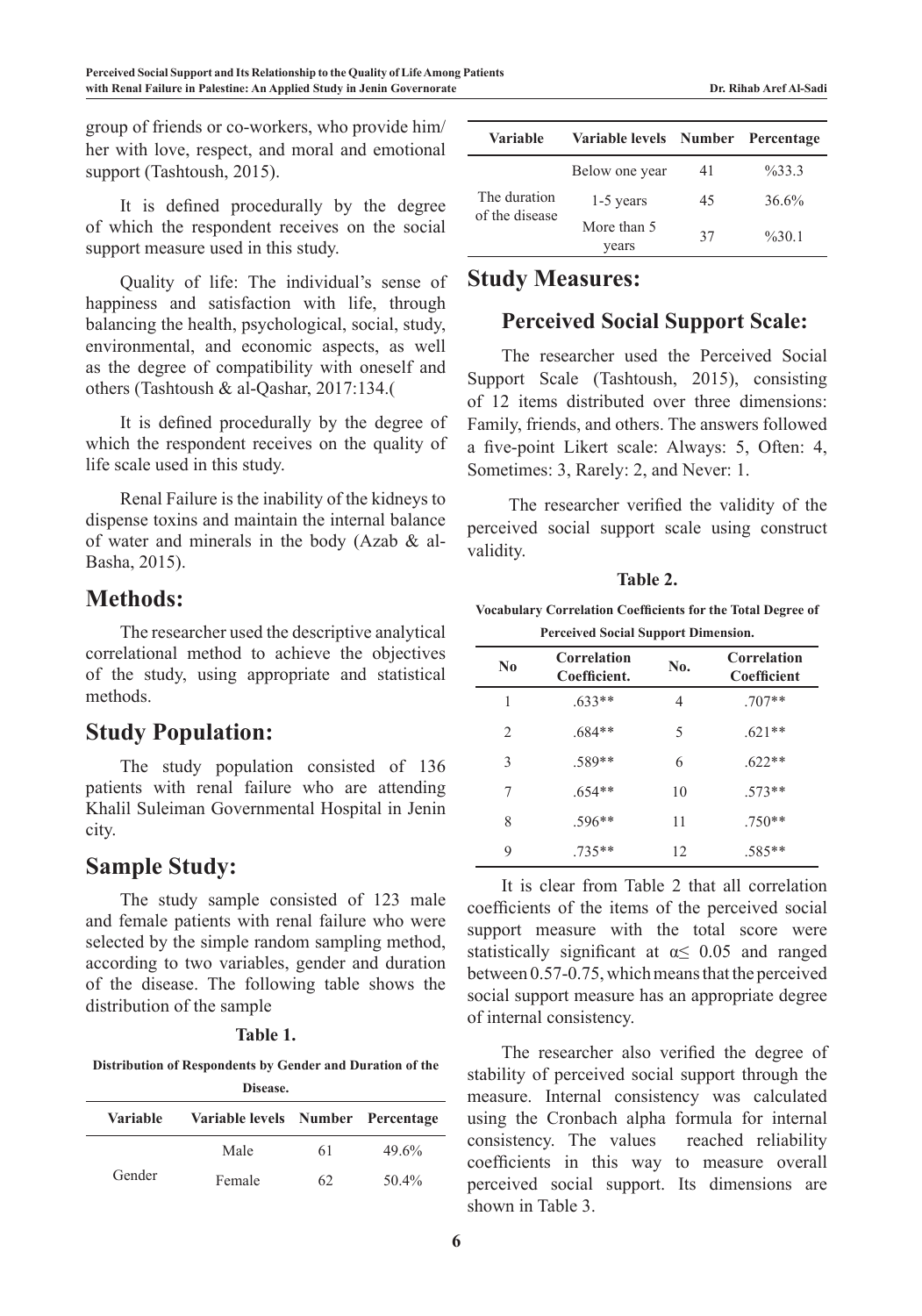| The Values of Stability for the Dimensions of Perceived Social<br><b>Support Coefficient.</b> |                                                                |           |                    |  |  |
|-----------------------------------------------------------------------------------------------|----------------------------------------------------------------|-----------|--------------------|--|--|
| N <sub>0</sub>                                                                                | <b>Perceived Social</b><br><b>Support Dimension Paragraphs</b> | Number of | The Alpha<br>Value |  |  |

**Table 3.**

|    | $\beta$ upport Dimension - I alagraphs   |    | ,     |
|----|------------------------------------------|----|-------|
| l. | Family                                   |    | 0.846 |
| 2. | Friends                                  |    | 0.856 |
| 3. | Others                                   |    | 0.929 |
|    | <b>Total Perceived Social</b><br>Support | 12 | 0.837 |

Table 3 shows the values of the reliability coefficient of the dimensions of perceived support. Combined or separate, dimensions were higher than 84%, which is an accepted stability ratio.

#### **Quality of Life Scale:**

The researcher used the quality of life scale prepared by Tashtoush and Kechar (2017), consisting of 26 items distributed over four dimensions: Physical health, mental health, social relationships, and environment. The scale is answered by a five-point Likert scale: Always: 5, Often: 4, Sometimes: 3, Rarely: 2, and Never: 1.

To verify the quality of life scale, we used the construct validity method. The researcher calculated the coefficients of the degree of correlation of each of the dimension paragraphs and the overall degree of the dimension. The following table is extracted:

#### **Table 4.**

**Vocabulary Correlation Coefficients to the Overall Degree of Quality of Life.**

| Correlation<br><b>Coefficient</b> | No. | Correlation<br>Coefficient | No. | Correlation<br><b>Coefficient</b> | No. |
|-----------------------------------|-----|----------------------------|-----|-----------------------------------|-----|
| $.708**$                          | 1   | $.672**$                   | 7   | $.657**$                          | 13  |
| $.736**$                          | 2   | $.747**$                   | 8   | $.757**$                          | 14  |
| $.651**$                          | 3   | $.690**$                   | 9   | $.680**$                          | 15  |
| $.764**$                          | 4   | .709**                     | 10  | $.711**$                          | 16  |
| $.662**$                          | 5   | 775**                      | 11  | $.721**$                          | 17  |
| $.737**$                          | 6   | $.664**$                   | 12  | $.801**$                          | 18  |
| $.691**$                          | 25  | $.800**$                   | 22  | $.684**$                          | 19  |
| $.703**$                          | 26  | $.683**$                   | 23  | $.790**$                          | 20  |

| Correlation<br>Coefficient | $\overline{\textbf{N}}$ <sub>0</sub> . | Correlation<br>Coefficient | Correlation<br>$\mathbf{N}\mathbf{0}$ .<br>Coefficient |       | No. |
|----------------------------|----------------------------------------|----------------------------|--------------------------------------------------------|-------|-----|
|                            |                                        | 741**                      | $2\pi$                                                 | 719** | 21  |

It is clear from Table 4 that all correlation coefficients for the quality-of-life scale paragraphs and its overall grade were statistically significant at  $\alpha$  < 0.05, ranging from 0.65 to 0.80, meaning that the quality-of-life scale had an appropriate degree of internal consistency.

In order to verify the degree of stability of the quality of life scale, a measure of internal consistency was calculated using the stability equation alpha Cronbach (Cronbach's alpha). The values of reliability coefficients measure the overall quality of life and its dimensions are shown in Table 5.

#### **Table 5.**

**The Values of Reliability Coefficient of the Dimensions of the Quality of Life.**

| N <sub>0</sub> | <b>The Dimensions of</b><br>The Quality of Life   | Number of<br>Paragraphs | <b>The Value</b><br>of Alpha |
|----------------|---------------------------------------------------|-------------------------|------------------------------|
| $\cdot^1$      | Physical Health                                   | 8                       | 0.831                        |
| $\cdot$ 2      | Psychological<br>Health                           | 7                       | 0.782                        |
| $\mathcal{E}$  | Social Relationships                              | 3                       | 0.769                        |
| $\mathcal{A}$  | Environment                                       | Environment             | 0.795                        |
|                | The combined dimensions<br>of the quality of life | 26                      | 0.911                        |

Table 5 illustrates that the combined values of the reliability coefficient of the dimensions of the quality of life and each dimension were higher than 76%, which is an acceptable stability ratio.

### **Results and Discussion:**

#### *●* **The first hypothesis:**

There are no statistically significant differences at the level a≤ 0.05 in the mean of the sample responses for the perceived level of social support due to gender.

To examine this hypothesis, a T-test for two independent samples was conducted, and the results are shown in Table 6.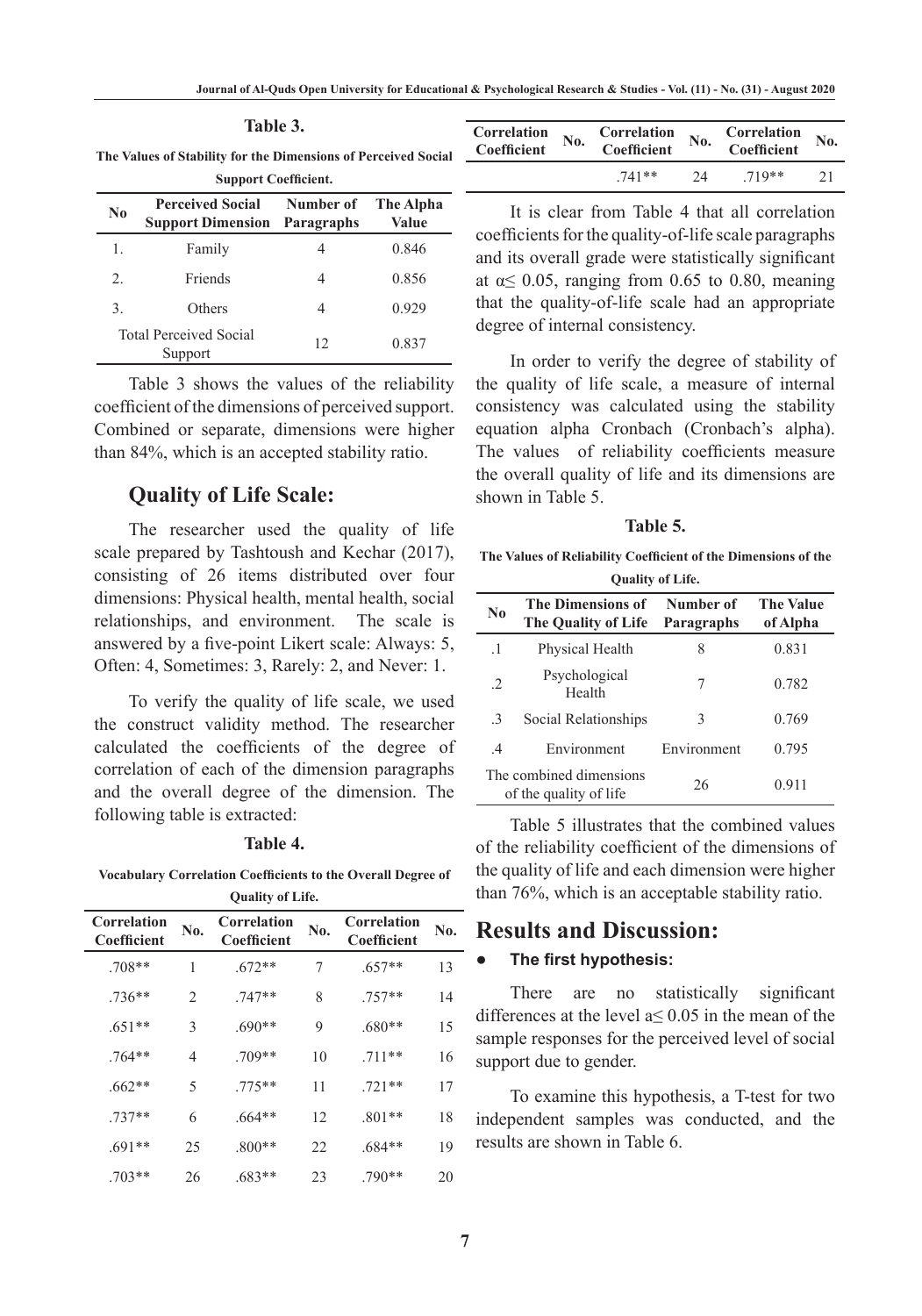| Test Results for Independent Samples to Test the Level of Significance of Differences According to the Gender Variable. |        |         |                                     |                      |                                       |                                    |  |  |
|-------------------------------------------------------------------------------------------------------------------------|--------|---------|-------------------------------------|----------------------|---------------------------------------|------------------------------------|--|--|
| <b>The Dimension</b>                                                                                                    | Gender | Average | <b>Standard</b><br><b>Deviation</b> | Degree of<br>Freedom | The Value of "T"<br><b>Calculated</b> | <b>Statistical</b><br>Significance |  |  |
| Family                                                                                                                  | Male   | 4.34    | .722                                | 121                  | 0.279                                 | 1.088                              |  |  |
|                                                                                                                         | Female | 4.16    | 1.066                               |                      |                                       |                                    |  |  |
| Friends                                                                                                                 | Male   | 3.39    | .934                                | 121                  | 0.555                                 | .593                               |  |  |
|                                                                                                                         | Female | 3.27    | 1.270                               |                      |                                       |                                    |  |  |
|                                                                                                                         | Male   | 4.57    | .909                                |                      |                                       |                                    |  |  |
| Others                                                                                                                  | Female | 4.61    | .769                                | 121                  | 0.818                                 | $-.231-$                           |  |  |
| Perceived Social<br>Support (Total tool)                                                                                | Male   | 4.10    | .717                                |                      |                                       |                                    |  |  |
|                                                                                                                         | Female | 4.02    | .777                                | 121                  | .717                                  | 0.475                              |  |  |

**Table 6.**

As seen from Table 6, there are no statistically significant differences at the level of significance  $\alpha \leq 0.05$ , in the averages of the sample responses in the level of perceived social support according to gender, and at the level of perceived social support in total. Each dimension is represented through family, friends, and others. The level of significance reached 0.475, 0.279, 0.555, 0.818. These values are greater than 0.05, which means acceptance of the null hypothesis; the perceived social support level is not different among patients with renal failure due to gender. It appears that all patients, regardless of gender, are receiving social support commensurate with their sickness. **Table 7.**

Friends, family, and others provide support because patients are in need of support, and they do not differentiate between males and females. This shows a humane aspect and that the goal is to help and encourage the patient.

#### *●* **The second hypothesis:**

There are no statistically significant differences at the level of  $a \le 0.05$  in the mean of the sample responses to the level of perceived social support due to the duration of the disease.

To examine this hypothesis a mono variance analysis test was conducted. The results obtained are shown in Table 7.

| Results of the Mono Variance Analysis Test for the Level of Significance of the Duration Variable. |                        |                          |                       |                           |                   |                              |  |  |
|----------------------------------------------------------------------------------------------------|------------------------|--------------------------|-----------------------|---------------------------|-------------------|------------------------------|--|--|
| <b>The Dimension</b>                                                                               | Source of<br>Variation | Sum of<br><b>Squares</b> | Degrees of<br>Freedom | Average<br><b>Squares</b> | Value of<br>Alpha | The Level of<br>Significance |  |  |
|                                                                                                    | Between groups         | .454                     | $\overline{2}$        | .227                      | 0.764             |                              |  |  |
| Family                                                                                             | Inside groups          | 101.046                  | 120                   | .842                      |                   | .269                         |  |  |
| Friends                                                                                            | Between groups         | 1.717                    | 2                     | 0.504                     |                   | 0.504                        |  |  |
|                                                                                                    | Inside groups          | 149.366                  | 120                   | 1.245                     | .690              |                              |  |  |
|                                                                                                    | Between groups         | .915                     | 2                     | 0.525                     |                   |                              |  |  |
| Others                                                                                             | Inside groups          | 84.775                   | 120                   | .706                      | .647              | 0.525                        |  |  |
| Perceived Social<br>Support (total tool)                                                           | Between groups         | .270                     | 2                     | .135                      |                   |                              |  |  |
|                                                                                                    | Inside groups          | 55.654                   | 120                   | .464                      | .291              | 0.748                        |  |  |

As seen from the Table 7, there are no statistically significant differences at the level of  $\alpha \leq 0.05$ , in the averages of the sample responses to the level of perceived social support due to the variable of the duration of the disease, and at the level of perceived social support in total. All dimensions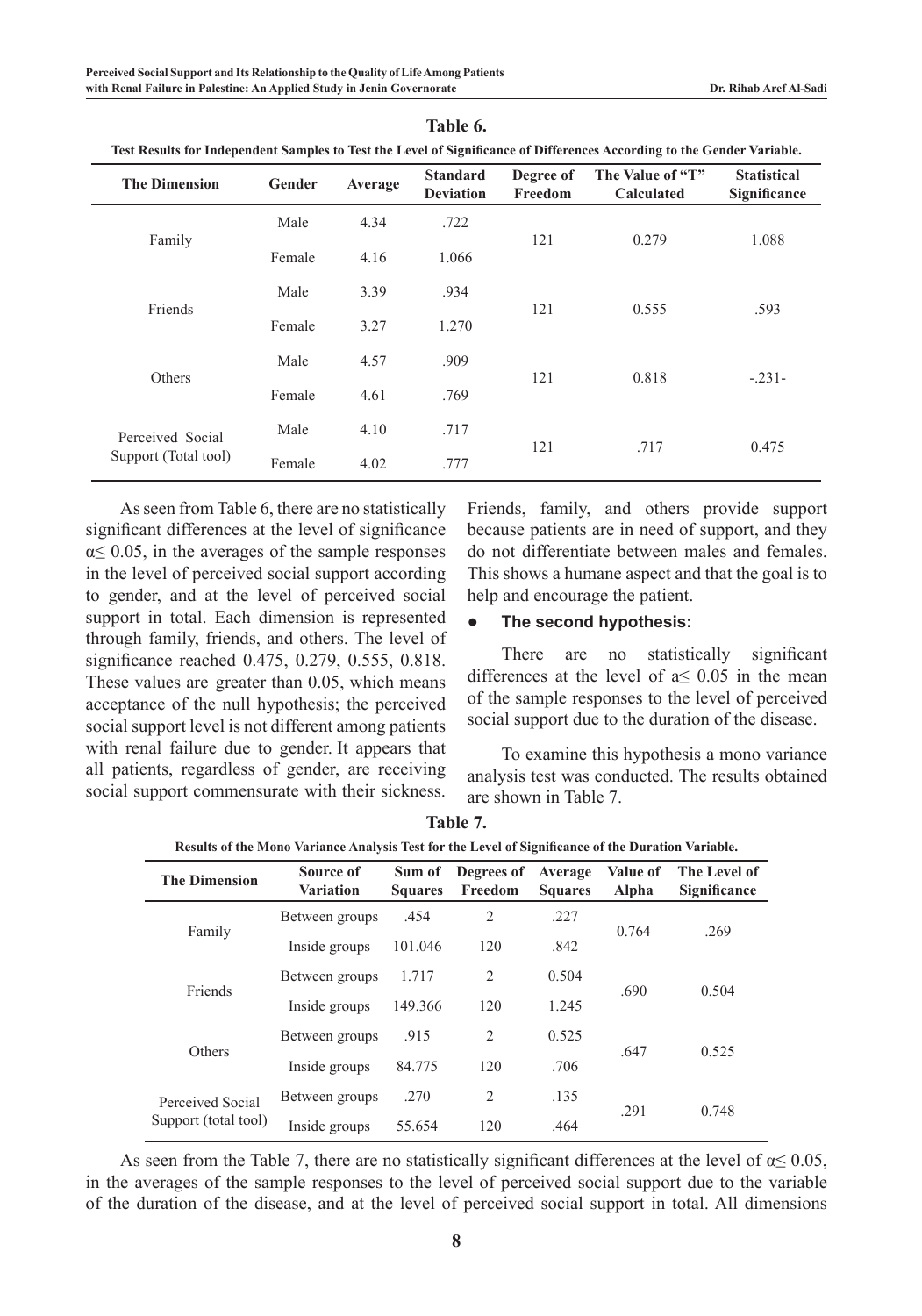of family, friends, and others reached the level of significance 0.748, 0.764, 0.504, 0.525. These values are greater than 0.05, which means the null hypothesis is accepted; the level of perceived social support among patients with renal failure is not different due to the duration of their disease.

Patients need social support at all stages of the disease. At diagnosis, the patient endures a psychological shock due to health deterioration and starting dialysis. They are in urgent need of support from friends, family, and the medical staff so that they can accept the disease and positively comply with treatment regimes. When the disease worsens, the patient may need more support and assistance to overcome feelings of anxiety, fear, and fear of death. The patient may become more dependent on others to fulfill his/her physical needs and carry out daily functions. This may generate a sense of guilt, where the patient feels that they are a burden on the family (Thong, Kaptein, Krediet, Boeschoten & Dekker, 2007). This was

confirmed by Silva, Braido, Ottavian, Gesualdo, Zazzetta, and Orlandi (2016), who focused on the importance of social support during treatment and adaptation to the disease process. The result of this study differs from the study of al-Shagran & al-Karaki (2016), which showed that social support was beneficial only for female cancer patients, whose duration of the disease was 8 months or less. It also differs from Tashtoush's study (2015), which showed that the level of social support for female breast cancer patients was beneficial for patients whose duration of the disease was three years and above.

#### *●* **The third hypothesis:**

There are no statistically significant differences at the level of  $a \le 0.05$  in the mean of the sample responses to the level of quality of life due to the variable of gender.

To examine this hypothesis, a T-test for independent samples was conducted, and the results are shown in Table 8:

| <b>The Dimension</b>    | Gender | Average | <b>Standard</b><br><b>Deviation</b> | Degree of<br>Freedom | <b>Calculated Value</b><br>of " $T$ " | <b>Statistical</b><br>Significance |  |
|-------------------------|--------|---------|-------------------------------------|----------------------|---------------------------------------|------------------------------------|--|
|                         | Male   | 3.13    | .833                                | 121                  | .143                                  | 0.887                              |  |
| Physical Health         | Female | 3.10    | .891                                |                      |                                       |                                    |  |
| Psychological           | Male   | 3.59    | .791                                |                      |                                       |                                    |  |
| Health                  | Female | 3.51    | .787                                | 121                  | .520                                  | 0.604                              |  |
| Social<br>Relationships | Male   | 4.30    | .643                                |                      |                                       |                                    |  |
|                         | Female | 4.09    | .881                                | 121                  | 1.501                                 | 0.136                              |  |
|                         | Male   | 3.52    | .709                                |                      |                                       |                                    |  |
| Environment             | Female | 3.55    | .819                                | 121                  | $-.187-$                              | 0.852                              |  |
| Quality of Life         | Male   | 3.51    | .622                                |                      |                                       |                                    |  |
| (total tool)            | Female | 3.47    | .712                                | 121                  | .356                                  | 0.723                              |  |

**Table 8.**

**Test Results for Independent Samples to Test the Level of Significance of Differences According to the Gender Variable.**

As seen in Table 8, there are no statistically significant differences at the level of  $\alpha \leq 0.05$  in the averages of the sample responses to the level of quality of life due to gender, and on the level of quality of life in total. Each of its dimensions is represented by physical health, mental health, social relations, and the environment, which reached the level of significance 0.723, 0.887, 0.604, 0.136, 0.852, which is greater than 0.05. This means that the null hypothesis is accepted; the level of the quality of life does not differ among patients with renal failure due to gender. Patients with renal failure, both male and female, live in a society of similar living, health, and cultural conditions. Patients also have feelings of general satisfaction about their lives, illness, and the services provided to them. They are able to perform everyday activities that meet their physical and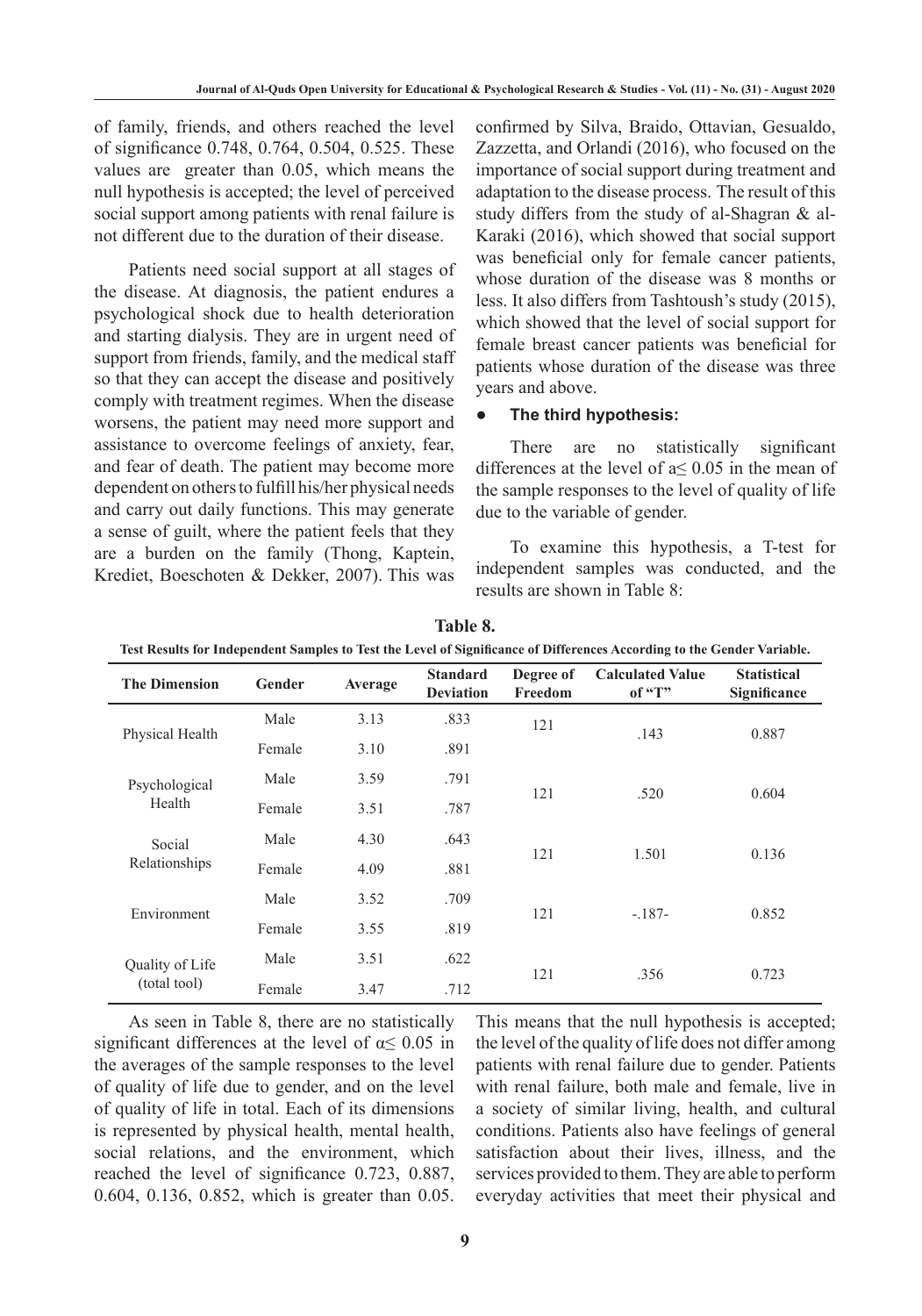psychological needs, promote social welfare, and control the disease (Lavdaniti & Tsitsis, 2015; Krinitcyna, Mikhailova & German, 2016). These patients assess their current level of performance compared with their potentials in a positive way (Bottomley, 2002). This result differs from the study of Spasic, Velickovic, Dordevic, Nikola and Tatjana, 2014; Sepúlveda, Poínhos, Constante, Pais-Ribeiro, Freitas and Carvalho (2015), and from the study of Tashtoush and Kechar (2017),

which showed differences in favor of males.

#### *●* **The fourth hypothesis:**

There are no statistically significant differences at the level  $a \le 0.05$  in the mean of the sample responses to the level of quality of life due to the duration of the disease.

To examine this hypothesis, the mono variance analysis test was conducted. The results obtained are shown in Table 9.

| <b>The Dimension</b>    | Source of<br><b>Variation</b> | Sum of<br><b>Squares</b> | Degrees of<br>Freedom | Average<br><b>Squares</b> | <b>Value of</b><br>Alpha | The Level of<br>Significance |
|-------------------------|-------------------------------|--------------------------|-----------------------|---------------------------|--------------------------|------------------------------|
|                         | Between groups                | 3.683                    | $\overline{2}$        | 1.841                     |                          |                              |
| Physical Health         | Inside groups                 | 86.411                   | 120                   | .720                      | 2.557                    | 0.082                        |
| Psychological           | Between groups                | 4.789                    | 2                     | 2.394                     |                          | 0.020                        |
| Health                  | Inside groups                 | 70.737                   | 120                   | .589                      | 4.062                    |                              |
| Social<br>Relationships | Between groups                | .260                     | 2                     | .130                      |                          |                              |
|                         | Inside groups                 | 73.279                   | 120                   | .611                      | .213                     | 0.808                        |
|                         | Between groups                | 2.868                    | $\overline{2}$        | 1.434                     |                          |                              |
| Environment             | Inside groups                 | 68.023                   | 120                   | .567                      | 2.530                    | 0.084                        |
| Quality Of Life         | Between groups                | 2.908                    | 2                     | 1.454                     |                          |                              |
| (Total Tool)            | Inside groups                 | 51.251                   | 120                   | .427                      | 3.404                    | 0.036                        |

**Table 9.** 

**Analysis of Mono Variance Test Results to Test the Level of Significance of Differences Due to the Duration of the Disease Variable.**

It is seen from Table 9 that there are no statistically significant differences at the level of significance  $\alpha \leq 0.05$ , in the averages of the sample responses to the level of quality of life due to duration of disease, including the dimensions of physical health, social relations, and environment, which have significance level at 0.082, 0.808, 0.084. These values are greater than 0.05, which means the null hypothesis is not accepted. The level of quality of life does not differ among patients with renal failure due to the duration of their disease, in the dimensions of physical health, social relations, and the environment.

There are statistically significant differences at the level of  $\alpha \leq 0.05$ , in the averages of the sample responses to the level of quality of life due to the duration of the disease, and the level of quality of life in total, including the dimension of mental health, which have significance level of 0.036, 0.020 respectively, which is smaller than 0.05. This means that the null hypothesis is not accepted in terms of these two dimensions. Quality of life is different among patients with renal failure due to the duration of their disease and the level of quality of life in total related to mental health symptoms.

To identify the differences in the quality of life in total due to the duration of the disease and to determine its destination, the less statistically significant test (LSD) was conducted for the dimensional comparisons. The results are shown in Table 10.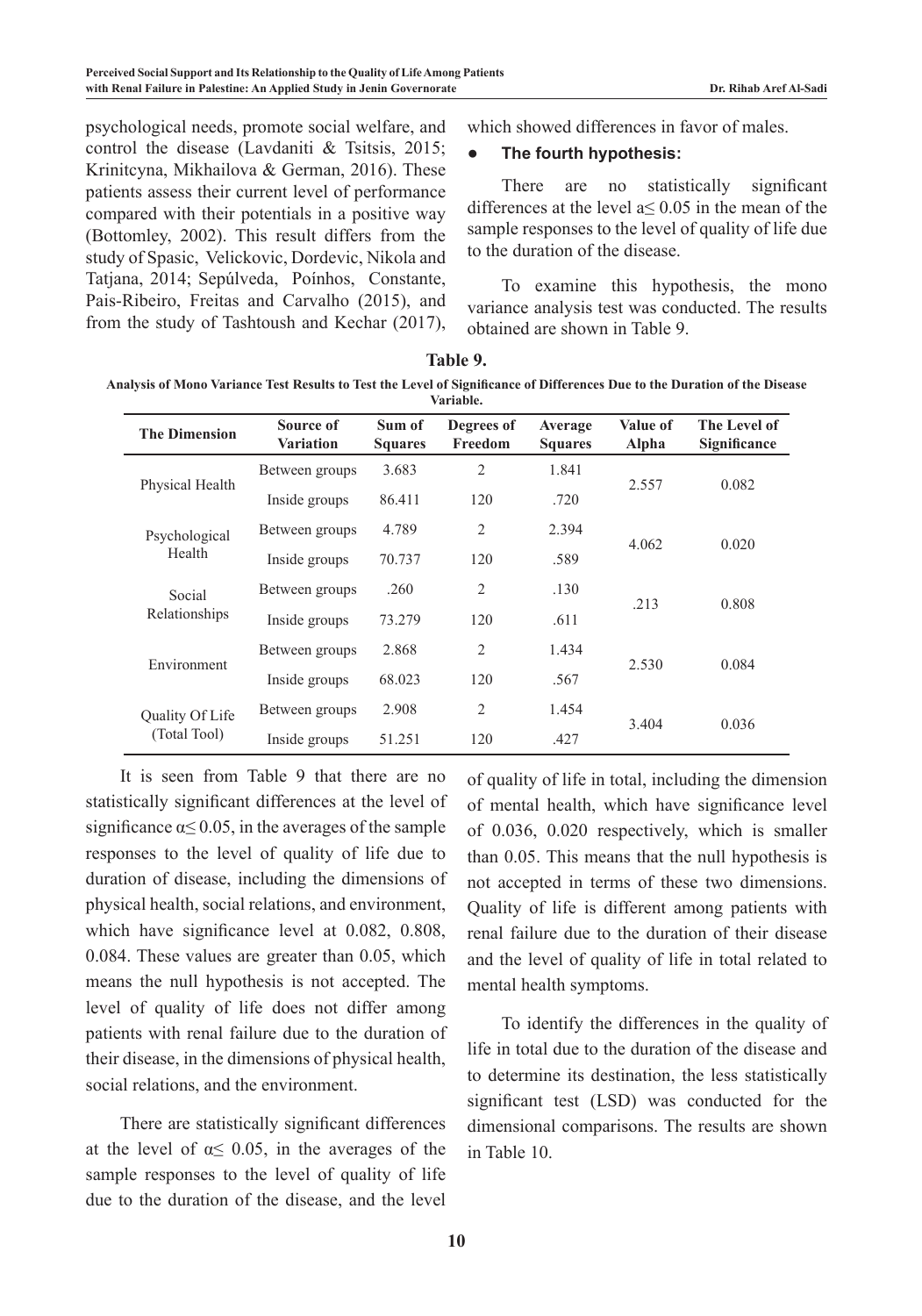**Table 10.**

**Less Statistically Significant Difference Test (LSD) for Comparisons of the Posteriori of the Level of Quality of Life (total tool) Due to the Duration of the Disease.**

| The<br>Duration of<br>the Disease          | Less than one<br>vear average<br>(3.70) | 1-5 years<br>average<br>(3.41) | More than 5<br>vears average<br>(3.34) |
|--------------------------------------------|-----------------------------------------|--------------------------------|----------------------------------------|
| Less than<br>one year<br>average<br>(3.70) |                                         | $.29383*$                      | 35574*                                 |
| 1-5 years<br>average<br>(3.41)             |                                         |                                | .06191                                 |
| More than<br>5 years<br>average<br>(3.34)  |                                         |                                |                                        |

Table 10 indicates the differences between the responses regarding the quality of life in total due to the duration of the disease. Differences were noted among the patients who had the disease for less than one year, and who had it for 1-5 years, and who had it for more than 5 years. A positive indication was for patients of less than a year, with answers average 3.70, compared to the averages of the patient who had it for 1-5 years and more than 5 consecutive years, 3.41, 3.34, respectively.

It appears that the duration of the disease plays a major role in the degree of quality of life among patients with renal failure. When the disease impact patients, they continue to maintain physical and psychological health to some extent. The side effects accompanying the disease evolve over time and with the frequency of the dialysis process. The patient at the beginning of the illness receives a lot of support and help from parents, friends, or the medical staff, but with time the side effects of the disease worsen and the patient loses much of his/her daily functions and responsibilities. Social life, family functioning, and professional performance are influenced significantly. With the progress of the disease, the patient becomes unable to perform many daily duties, affecting his mental situation and leading to a feeling of helplessness, anxiety, and fear of death. This leads to the inability to meet the patient own needs. He/she becomes increasingly dependent on others, especially when commuting between the house and the hospital (Abdel-Kader, Unruh & Weisbord, 2009; Gerogianni, 2003).

**11**

This result is consistent with Tashtoush and Kechar's study (2017) and Sepúlveda, Poínhos, Constante, Pais-Ribeiro, Freitas, and Carvalho's study (2015).

#### *●* **The fifth hypothesis:**

There is no statistically significant relationship at the level  $a \le 0.05$  in the level of perceived social support and the quality of life among patients with renal failure.

To examine the existence of a correlation between the level of perceived social support and the quality of life, the Pearson correlation coefficient test was calculated. Results are presented in Table 11.

**Table 11.**

**Results of the Pearson Correlation Coefficient Test between the Level of Perceived Social Support and the Level of the Quality of Life.**

| The Level of Quality of Life |                              |                                |  |
|------------------------------|------------------------------|--------------------------------|--|
| $.280**$                     | Correlation<br>Coefficient   | The<br>level of                |  |
| 0.002                        | The Level of<br>Significance | Perceived<br>Social<br>Support |  |
| 123                          | Number                       |                                |  |

\*\* The value of Pearson's correlation coefficient function at the level of statistical significance ( $\alpha \leq 0.01$ ).

It is evident from Table 11 that there is a positive relationship between perceived social support and the quality of life among patients with renal failure, where the level of significance reached 0.002. The null hypothesis is rejected because higher levels of perceived social support among patients with renal failure were correlated with a higher quality of life. The researcher explains that patients always need social support from family, friends, or medical staff. These are the individuals closest to patients while receiving the treatment. Patients need sympathy and social participation to relieve their pain in order to improve their psychological state, acceptance of the disease, compliance with the instructions of the treatment, their sense of importance, and their sense of belonging to a group. This would enhance their self-confidence (Kimmel & Patel, 2006). This support eases loneliness, anxiety,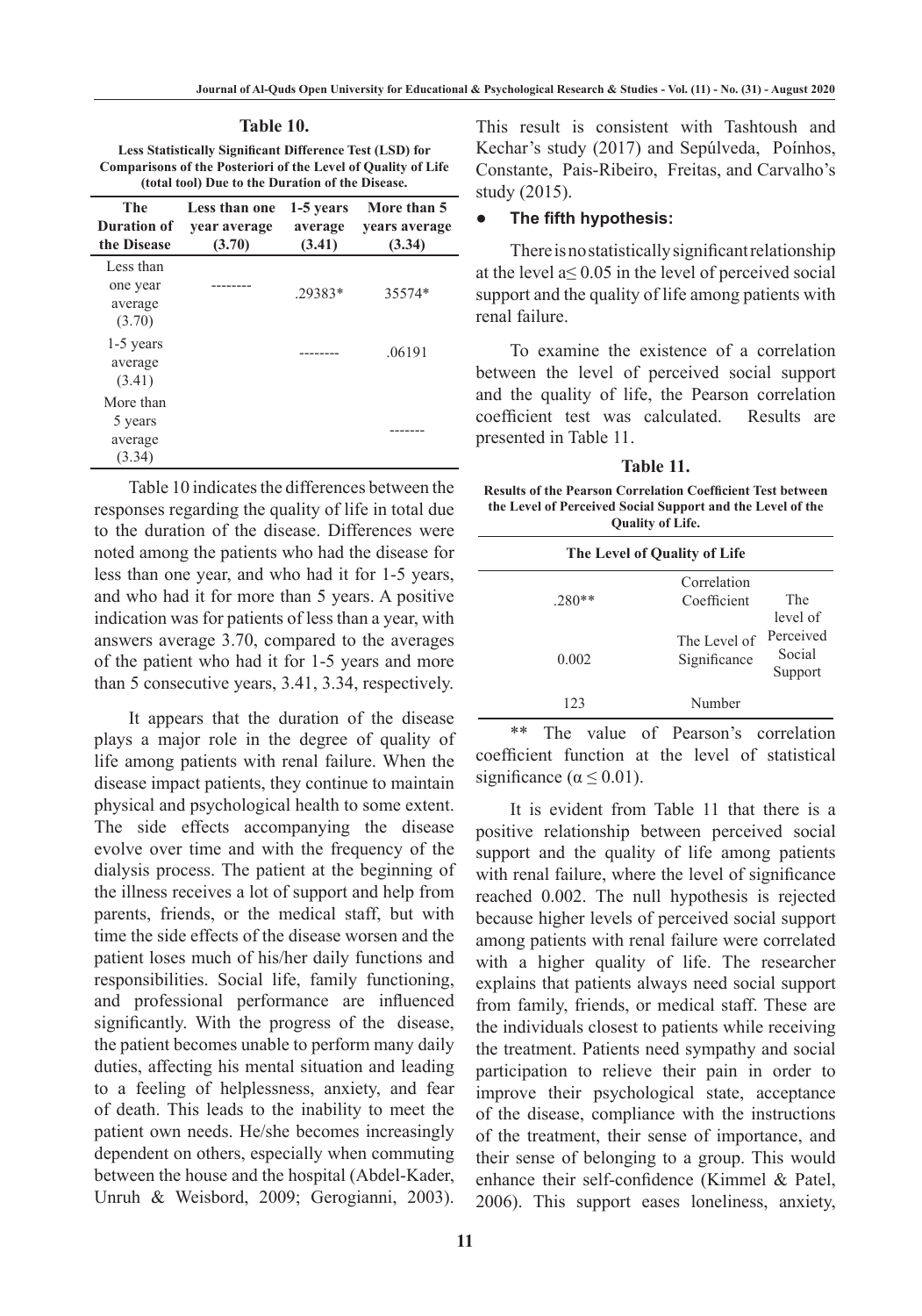and depression and improves mood (Gerogianni & Babatsikou, 2014; Untas, Thumma, Rascle, Rayner, Mapes & Lopes, 2011). This finding has been confirmed by the study of Silva, Braido, Ottavian, Gesualdo, Zazzetta and Orlandi (2016) who showed that there is a significant correlation between the level of perceived social support and aspects of the quality of life, such as health, and social, economic and spiritual performance, as well as family relations.

This finding is also consistent with the studies of Alexopoulou, Giannakopoulou, Komna, Alikari, Toulia, and Polikandrioti (2016) and Rambod and Rafii (2010), in addition to Mistik, Ünalan, and TokgÖz (2017), which showed that there is a positive relationship between the social support given to the patients and their quality of life.

## **Recommendations:**

**This research reinforces the critical role of social support in the perception of the quality of life among renal patients. The following recommendations stem from the findings:**

- *1.* Increasing the interest of the community institutions in providing social and psychological programs and activities for patients with renal failure, which contribute to increasing their social effectiveness and improving their mental health
- *2.* The Palestinian Ministry of Health needs to adopt, in its annual programs, psychological support for patients in order to overcome psychological distress during the treatment. This would reinforce the positive psychological health.
- *3.* Health institutions should take appropriate measures to help patients with renal failure improve their quality of life.
- *4.* Further studies and research should be conducted on the patients of renal failure with other variables, such as anxiety, depression, optimism, and spiritual well-being.

## **Conclusion**

The study concluded that renal failure

patients need to improve their quality of life, while the Palestinian Ministry of Health and institutions need to continue providing social support for them, especially institutions dealing with renal failure patients. This would greatly improve patients' mental health, especially those at the early stages of the disease.

## *References:*

- *-* Abdel-Kader, K., Unruh, M., & Weisbord, S.(2009). Symptom Burden, Depression, and Quality of Life in Chronic and End-Stage Kidney Disease. Clinical Journal of the American Society of Nephrology,( 4), 1057– 1064.Doi: 10.2215/.00430109.
- *-* Aggarwal, D., Jain, S., Pawar, R., & Yadav, K. (2016). Health-related quality of life in different stages of chronic kidney disease. QJM: An International Journal of Medicine, 109(11),711 -716, Doi.org/10.1093
- *-* Ahrari, SH., Moshki, M., & Bahrami, M.( 2014)The Relationship Between Social Support and Adherence of Dietary and Fluids Restrictions among Hemodialysis Patients in Iran. Journal of Caring Sciences, 3(1):11-19, Doi:10.5681/jcs.2014.002.
- *-* Akkari, K. (2013). Projecting requirements for end stage renal disease services in Libya 2014-2024. Ibnosina Journal of Medicine and Biomedical Sciences,5(6): 354-362. Doi: 10.4103/1947-489X.210570.
- *-* Akyüz, A., Sayın, CB., Erdal, R., Özcan, C., & Haberal, M.(2018). Influence of Social, Economic, Familial, Marital Status, and Disease Adaptation on the Physical and Mental Health Dimensions of Patients Who Are Candidates for Renal Transplant. Journal ofExperimentalandClinicalTransplantation, Mar(16), (Suppl 1),112-116. Doi: 10.6002/ ect.
- *-* Alexopoulou,M., Giannakopoulou, N., Komna, E., Alikari,V., Toulia, G., & Polikandrioti, M. (2016). The Effect of Perceived Social Support on Hemodialysis Patients' Quality of Life. Mater Sociomed, Oct;28(5):338–342. Doi: 10.5455/.2016.28.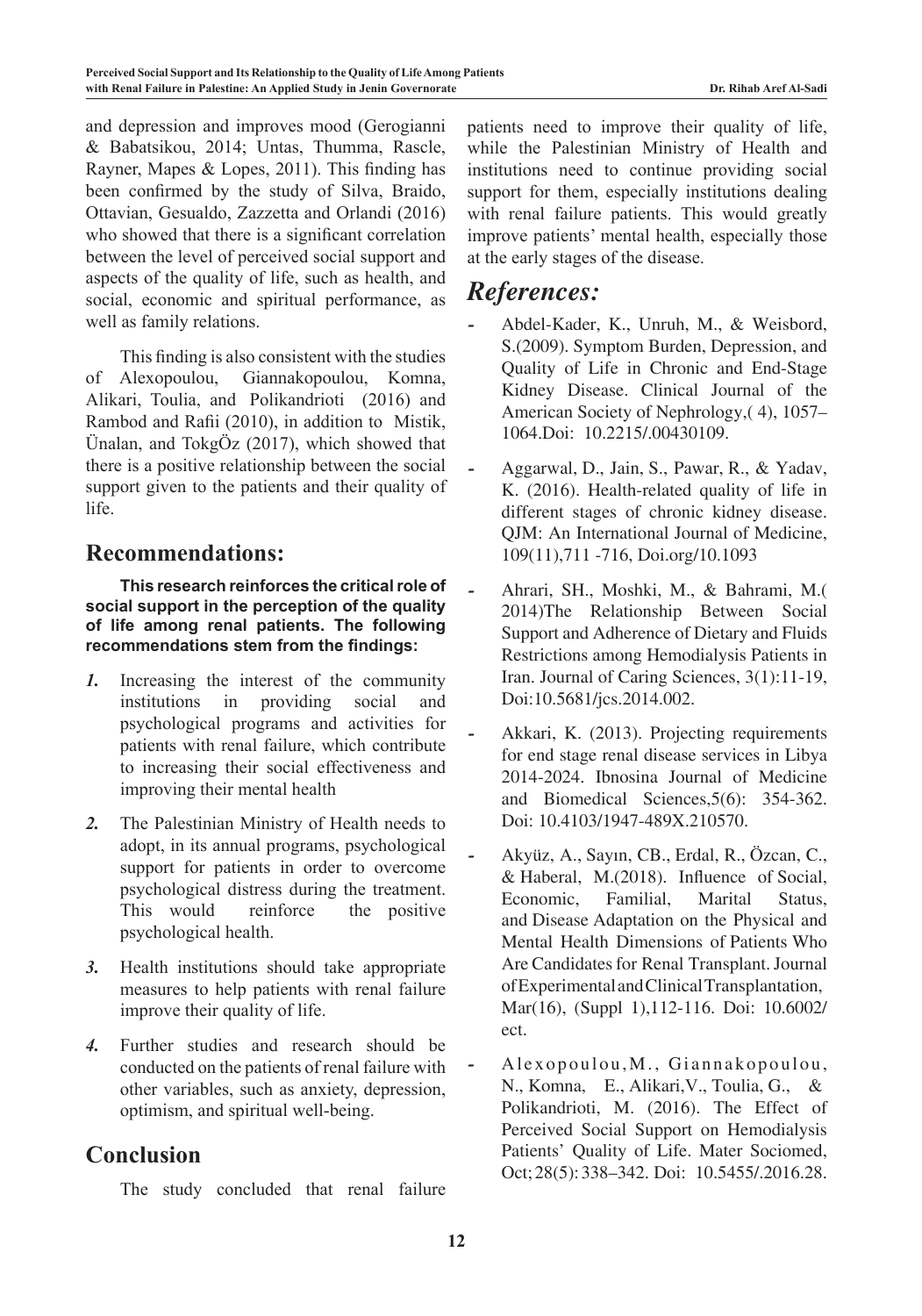- *-* Al-shagran,H., & Al-karaki,Y.(2016). Perceived Social Support among Breast Cancer Patients in the light of some Variabels. Jordanian Journal of Educational Sciences, 12(1): 100-85.
- *-* Al-Sheerawi, A.(2015).Differences in the Quality of Life and Academic Achievement According to the Level of Life Skills Among University Students in the Kingdom of Bahrain. Journal of Educational and Psychological Sciences, 16 (4):16-49.
- *-* Al-Suwaidaa',A.(2010).The Comprehensive Guide for the Patients of Renal Failure. 1st edition, Wahj Al-Hayat for Publishing and Distributing: The Kingdom of Saudi Arabia.
- *-* Azab, A., & Al-Basha, M.(2015). Physiological Changes which Accompany Renal Failure Among Patients of Chronic Renal Failure at Al-Zahraa' Hospital for the Treatment and Surgery of the Kidneys. Journal of the Faculty of Education, (3): 159- 173.
- *-* Brissette, I., Cohen, S., & Seeman, TE. (2000). Measuring Social Integration and Social Networks. In: Measuring and Intervening in Social Support. edited by Cohen S, Underwood L, Gottlieb B, New York, Oxford University Press: 53–85.
- *-* Bottomley, A. (2002). The cancer patient and quality of life, Oncologist,( 7):120-125. Doi: 10.1634.
- *-* Cruz, M., Andrade, C., Urrutia, M., Draibe, S., Martins, La. & Sesso, R. (2011). Quality of life in patients with chronic kidney disease. Clinics( Sao Paulo), 66(6): 991–995. Doi: 10.1590/S18075932201100062
- *-* Cohen, S., Sharma, T., Acquaviva, K., Peterson, R., Patel, SS., & Kimmel, PL. (2007) Social support and chronic kidney disease: An update. Advances in Chronic Kidney Disease., 14(4): 335–344. Doi:10.1053/j. ackd.2007.04.007.
- *-* Datta, D., Datta, P., & Majumdar, K.(2015). Association of quality of life of urban elderly with socio-demographic factors.

International Journal of Medicine and Public Health, 5(4):274-278. Doi: 10.4103/2230- 8598.165944.

- *-* Eom, CS., Shin, DW., Kim , SY., Yang, HK., Jo, HS., Kweon, SS., Kang, YS., Kim, JH., Cho, BL., & Park, JH.(.2013). Impact of perceived social support on the mental health and health-related quality of life in cancer patients: results from a nationwide, multicenter survey in South Korea. Psychooncology. 22(6):1283-90.Doi: 10.1002/pon.3133.
- *-* Farahani, S., Amiri, P., Karimi, M., Notash, G., Amirshekari, G., & Azizi, F. (2018). Perceived social support and health-related quality of life (HRQoL) in Tehranian adults: Tehran lipid and glucose study, Health Qual Life Outcomes,16(90),Doi: 10.1186/ s12955-018-0914-y.
- Gerogianni, KG.(2003). Stressors of patients undergoing chronic hemodialysis. Nursing. 42 (2): 228-246.
- *-* Gerogianni,S.,Babatsikou,F.,Gerogianni,G., Koutis, CH., Panagiotou, M., & Psimenou, E.(216). Social Life of Patients Undergoing Haemodialysis. International Journal of Caring Sciences, 9 (1): 122-134.
- Gerogianni, S., & Babatsikou, F.(2014). Psychological Aspects in Chronic Renal Failure. Health Science Journal, 8(2): 205-214.
- *-* Ghotra,S., McIsaac, J., Kirk, S., & Kuhle, S.(2016). Validation of the "Quality of Life in School" instrument in Canadian elementary school students. Journal of Life and Environmental Sciences( PeerJ),12( 4) :e1567: 2-17. Doi 10.7717/peerj.1567
- *-* Ismail,F., Jabar, I., Janipha, N., & Razali, R. (2014) Measuring the Quality of Life in Low Cost Residential Environment, Asia Pacific International Conference on Environment-Behaviour Studies Sirius Business, Park Berlin-yard field. Berlin, 24-26 February 2014, Procedia -Social and Behavioral Sciences, (168) : 270 – 279. Doi:10.1016.2014.10.232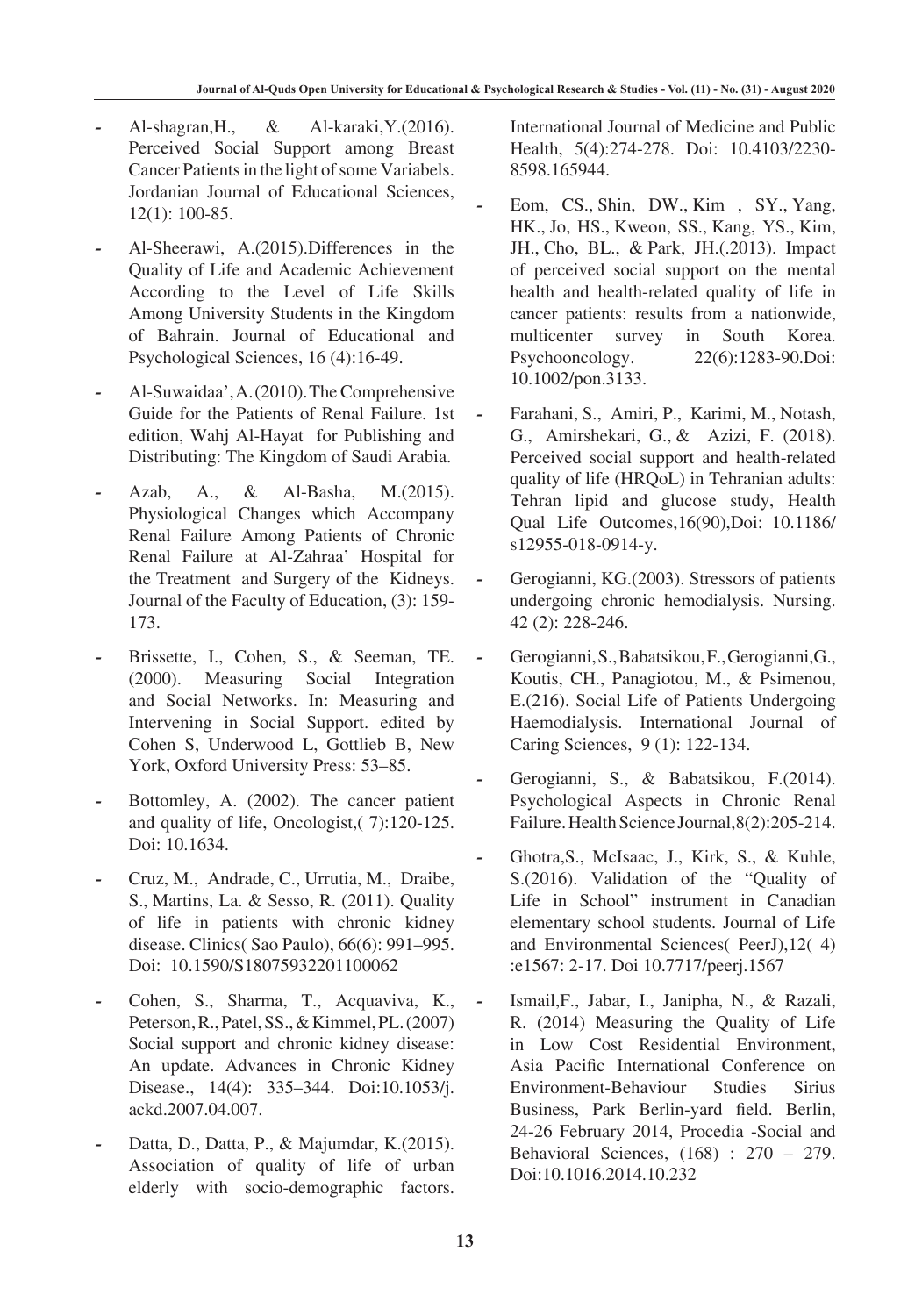- *-* Ibrahim, N., TeoNormah, S., Che Din, N., Abdul Gafor, A., & Ismail, R. ( 2015). The Role of Personality and Social Support in Health-Related Quality of Life in Chronic Kidney Disease Patients. PLoS One. , 10(7): 1-11,Doi: 10.1371/.012901
- *-* Itai, T., Amayasu, H., Kuribayashi, M., Kawamura, N., Okada, M., Momose, A., Tateyama, T.,Narumi, K., Uematsu, W., & Kaneko,S. (2000). Psychological effects of aromatherapy on chronic hemodialysis patients. Psychiatry and Clinical Neurosciences, (54): 393–397. Doi:10.1046 .
- *-* Joshi, V.( 2014). Quality of life in end stage renal disease patients. World Journal Nephrol, Nov 6, 3(4): 308-316. Doi: 10.5527/wjn. v3.i4.308.
- *-* Kahneman, D., & Krueger, A.(2006). Developments in the measurement of subjective well-being. Journal of Economic Perspectives, 20( 1): 3-24. Doi: 10.1257/089533006776526030.
- *-* Karadag, E., Kilic, S., & Metni, O. (2013). Relationship between fatigue and social support in hemodialysis patients. Nursing & Health Sciences. 15(2):164-71.Doi: 10.1111.12008.
- Kimmel, PL. & Patel, SS. (2006). Quality of life in patients with chronic kidney disease. Focus on end-stage renal disease treated with hemodialysis. Seminars in Nephrology, 26(1):68–79. Doi:10.1016/j. semnephrol.2005.06.01
- *-* Krinitcyna, Z., Mikhailova, T., & German, M. (2016). Quality of life as the basis for achieving social welfare of the Population. SHS Web of Conferences 28, 01060 ( 2016) , Doi: 10.1051/shsconf/20162801060.
- *-* Kumar, P., Agarwal, N., Singh, C., Pandey, S. Ranjan, A., & Kumar, D. (2015) Diabetes and quality of life—a pilot study. International Journal of Medical Science and Public Health, 5(6):1143-1147, Doi: 10.5455.2016.18092015155.
- *-* Laird, B., Fallon, M., Hjermstad, M., Tuck,

S., Kaasa, S., Klepstad, P., & McMillan, D.(2016). Quality of Life in Patients with Advanced Cancer: Differential Association With Performance Status and Systemic Inflammatory Response. Journal of Clinical Oncology, 34(23): 2769-2775. American Society of Clinical Oncology. Doi: 10.1200/ JCO.2015.65.7742.

- *-* Lavdaniti, M. & Tsitsis, N. (2015). Definitions and Conceptual Models of Quality of Life in Cancer Patients. Health Science Journal,  $9(2:6)$ : 1-5.
- Leung, DK.(2003). Psychosocial aspects in renal patients. Peritoneal Dialysis International , 23(S2): S90-S94. PMID: 17986567.
- **Meyer, T., & Hastetler, T.** (2007). Uremia. The New England Journal of Medicine,357(13):1316-1325. Doi: 10.1056 071313.
- *-* Mistik, S., Ünalan, D., & TokgÖz, D. ( 2017). The Effect of Depression and Perceived Social Support Systems on Quality of Life in Dialysis Patients. Turkish Nephrology, Dialysis and Transplantation Journal, 26(1): 23-28, Doi: 10.5262/tndt.2017.1001.04.
- *-* Miqdad,G.(2015).Future Anxiety and its Relationship With Some Variables. an unpublished Master's thesis, The Islamic University, Gaza.
- Palestinian Center for Health Information(2017).Palestinian Ministry of Health/Ramallah. https:/www.site.moh.ps
- *-* Pereira, B., Fernandes, N., Melo, N., Abrita, R., Grincenkov, F., & Fernandes, N. (2017). Beyond quality of life: a cross sectional study on the mental health of patients with chronic kidney disease undergoing dialysis and their caregivers. Health and Quality of Life Outcomes,15(74 ): 1-10, Doi 10.1186/ s12955-017-0646-4.
- *-* Rambod, M., & Rafii, F. (2010). Perceived social support and quality of life in Iranian hemodialysis patients. Journal of Nursing Scholarship. 2010 Sep 1,42(3):242-9. Doi: 10.1111/j.1547-5069.2010.01353.x.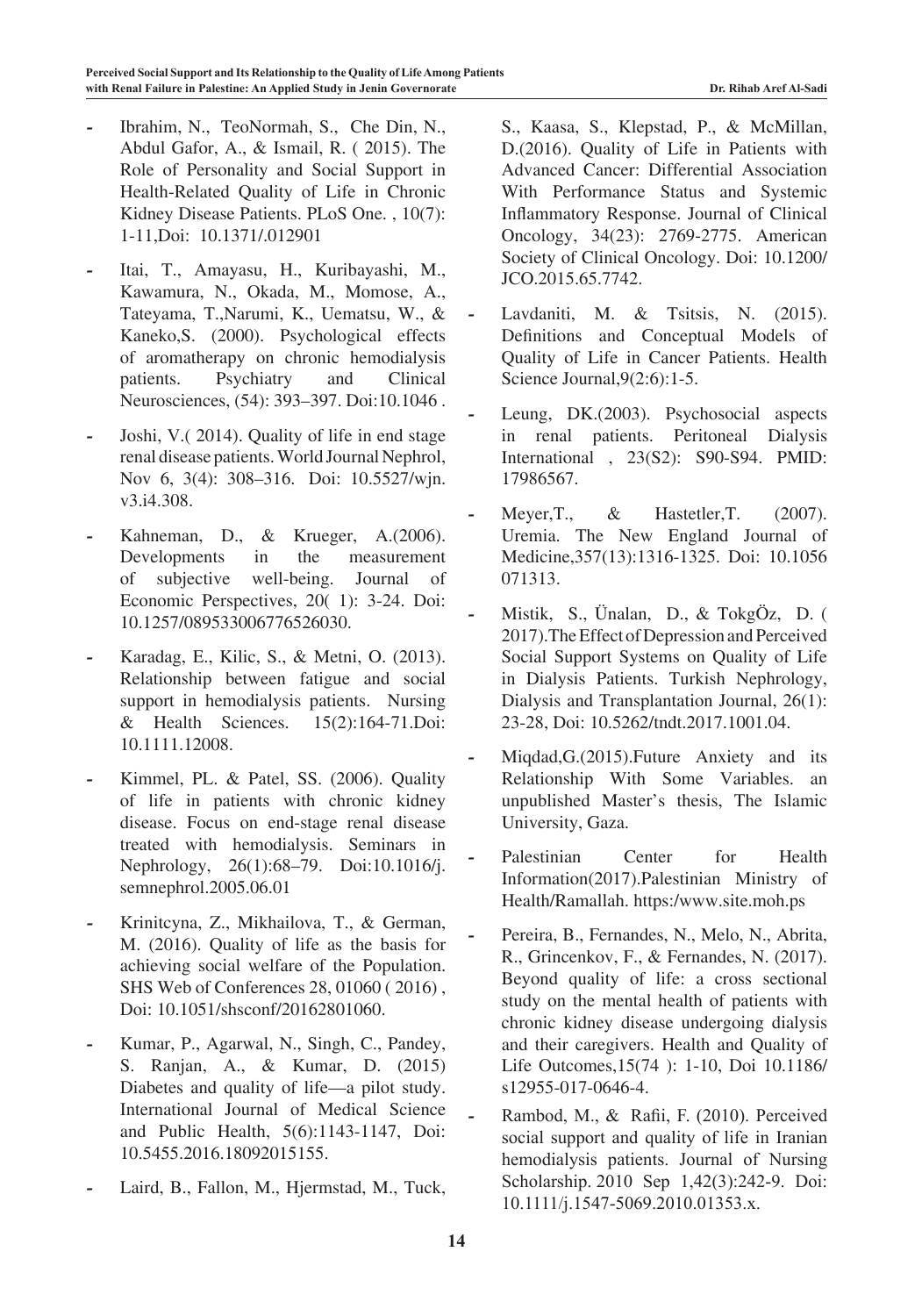- *-* Ramya, S., Aruna, S., & Mangala, P. (2017) Quality of life and chronic renal failure, International Journal of Development Research, 7(9): 15524-15526.
- *-* Refahi, Z., Bahmani, B., Nayeric, A. & Nayeri, R. ( 2015). The relationship between attachment to God and identity styles with Psychological well-being in married teachers. Social and Behavioral Sciences, 174 (2015): 1922 – 1927. 856.
- *-* Sadeghi, H., Saeedi, M., Rahzani, K., & Esfandiary, A. ( 2015). The relationship between social support and death anxiety in hemodialysis Patients. Iranian Journal of Psychiatric Nursing (IJPN), 2(4), Issue 8 : 36-48.
- *-* Sepúlveda, E., Poínhos, R., Constante, M., Pais-Ribeiro, J., Freitas, P., & Carvalho, D. (2015). Health-related quality of life in type 1 and type 2 diabetic patients in a Portuguese central public hospital. Diabetes, Metabolic Syndrome and Obesity. 2015, 8: 219–226., Doi: 10.2147 80472 .
- *-* Serda, EM., Bozkurt, M., Karakoç, M., Çağlayan, M., Akdeniz, D., Oktayoğlu, P., Sefer Varol, S., & Nas,K.(2015). Determining Quality of Life and Associated Factors in Patients with Stroke. Turkish Journal Physical Medicine and Rehabilitation, 61):148-54. Doi: 10.5152/tftrd.2015.80090.
- *-* Silva, S., Braido, N., Ottavian, A., Gesualdo, G., Zazzetta, M., & Orlandi, F. (2016). Social support of adults and elderly with chronic kidney disease on dialysis. Revista latinoamericana de enfermagem, (24): 1-7, Doi: 10.1590/1518-8345.0411.2752.
- *-* Spasic, A., Velickovic, R. , Dordevic, A., Nikola, S., & Tatjana, C. (2014). Quality of Life in type 2 diabetic patients. Scientific Journal of the Faculty of Medicine in Niš, 31(3):193–200. Doi: 10.2478/ afmnai-2014-0024.
- *-* Spiridi, S., Iakovakis, A. & Kaprinis, G. (2008). Renal insufficiency: Biological and psychosocial consequences In. Psychiatriki, (19): 28-34.
- *-* Streimikiene, D.(2015). Quality of Life and Housing. International Journal of Information

and Education Technology, 5(2):140-145. Doi: 10.7763/IJIET.2015.V5.491.

- *-* Tashtoush, R.(2015). Life Satisfaction and Perceived Social Support and the
- *-* Relationship Between them among a Sample of Breast Cancer Patients. Jordanian Journal of Educational Sciences,11(4): 467 -449.
- *-* Tashtoush, R., & Kechar.M.(2017). Quality of Life and Self-Esteem Among Diabetic Patients in Jordan. Jordanian Journal of Educational Sciences, 13(2): 133-151.
- *-* Tchape, ODM., Tchapoga, YB., Atuhaire, C., Priebe, G., & Cumber, SN.(2018). Physiological and psychosocial stressors among hemodialysis patients in the Buea Regional Hospital, CameroonThe Pan African Medical Journal, May( 18),30-49. Doi:10.11604/pamj.2018.30.49.180
- Theodoritsi, A., Aravantiou, M., Gravani, V., Bourtsi, E., Vasilopoulou, C., Theofilou, P., & Polikandrioti, M. (2016). Factors Associated with the Social Support of Hemodialysis Patients. Iran Journal Public Health. Oct, 45(10): 1261–1269.
- *-* Thong, MS., Kaptein, AA., Krediet, RT., Boeschoten, EW., & Dekker, FW.( 2007) Social support predicts survival in dialysis patients. Nephrol Dial Transplant, 22(3): 845–850. Doi: 10.1093/ndt/gfl700
- *-* Tzanakaki, E., Boudouri, V., Stavropoulou, A., Stylianou, K., Rovithis, M., & Zidianakis, Z. (2014) Causes and complications of chronic kidney disease in patients on dialysis. Health Science Journal, 8(3):343-349.
- Untas, A., Thumma, J., Rascle, N., Rayner, H., Mapes, D., & Lopes, A. (2011).The associations of social support and other psychosocial factors with mortality and quality of lie in the Dialysis outcomes and Practice Patterns Study. Clinical Journal of the American Society of Nephrology , 6(1):142–152 Doi: 10.2215.02340310
- Weiner, D.(2007).Causes and Consequences of Chronic Kidney Disease: Implications for Managed Health Care. Journal of Managed Care Pharmacy,13(3): 1-9.
- *-* Xhulia, D., Gerta, J., Dajana, Z., Koutelekos,